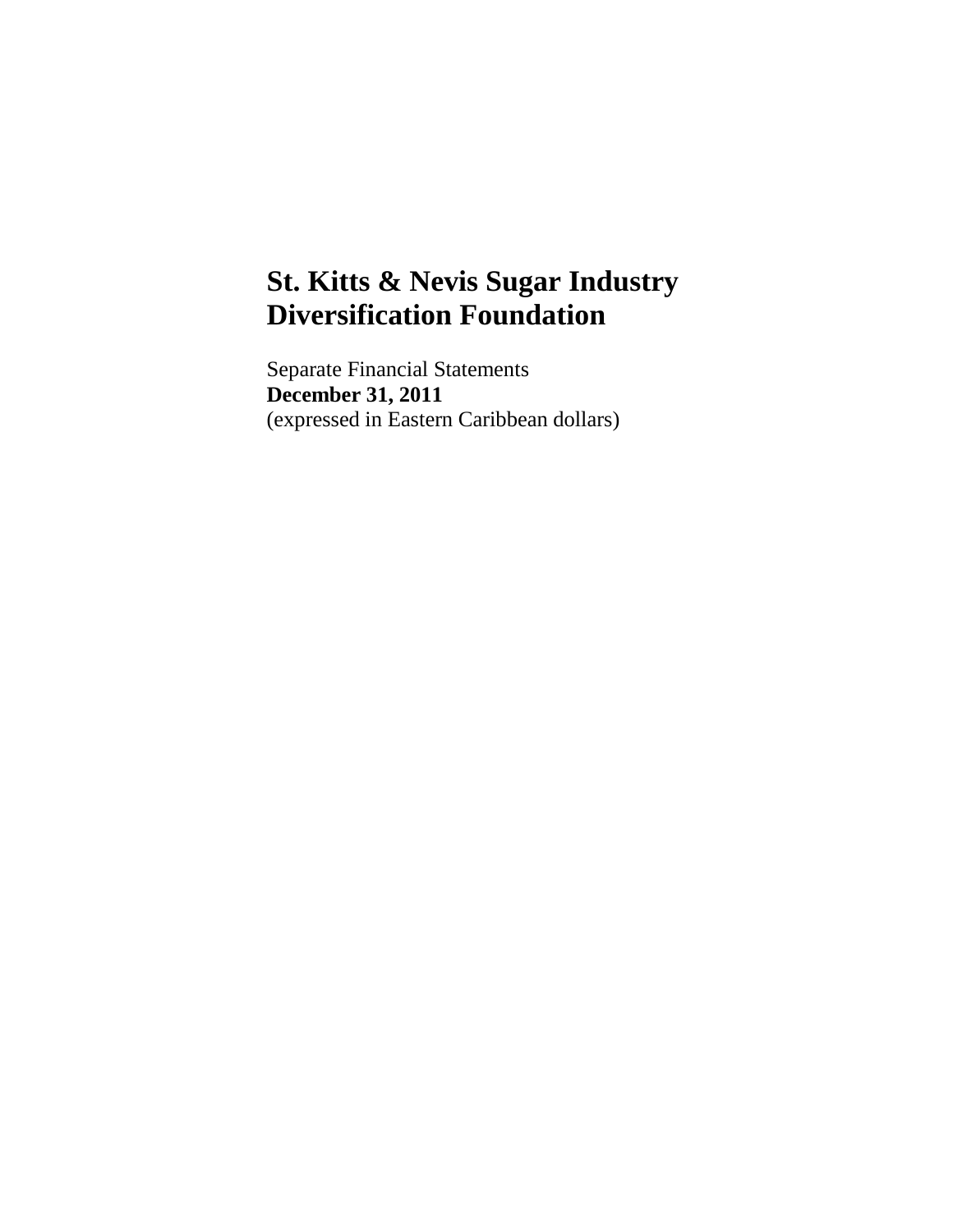

**Grant Thornton** Corner Bank Street and West Independence Square P.O. Box 1038 Basseterre, St. Kitts West Indies

 $T + 18694668200$ F +1 869 466 9822

www.grantthornton.kn

**INDEPENDENT AUDITORS' REPORT** 

#### To the Board of Councillors of the St. Kitts & Nevis Sugar Industry Diversification Foundation

We have audited the accompanying separate financial statements of the St. Kitts & Nevis Sugar Industry Diversification Foundation, which comprise the separate statement of financial position as of December 31, 2011 and the separate statements of accumulated fund, comprehensive income and cash flows for the year then ended, and a summary of significant accounting policies and other explanatory information.

#### Management's Responsibility for the Financial Statements

Management is responsible for the preparation and fair presentation of these financial statements in accordance with International Financial Reporting Standards and for such internal control as management determines is necessary to enable the preparation of financial statements that are free from material misstatement, whether due to fraud or error.

#### **Auditors' Responsibility**

Our responsibility is to express an opinion on these financial statements based on our audit. We conducted our audit in accordance with International Standards on Auditing. Those Standards require that we comply with ethical requirements and plan and perform the audit to obtain reasonable assurance about whether the financial statements are free from material misstatement.

An audit involves performing procedures to obtain audit evidence about the amounts and disclosures in the financial statements. The procedures selected depend on the auditors' judgment, including the assessment of the risks of material misstatement of the financial statements, whether due to fraud or error. In making those risk assessments, the auditors consider internal control relevant to the entity's preparation and fair presentation of the financial statements in order to design audit procedures that are appropriate in the circumstances, but not for the purpose of expressing an opinion on the effectiveness of the entity's internal control. An audit also includes evaluating the appropriateness of accounting policies used and the reasonableness of accounting estimates made by management, as well as evaluating the overall presentation of the financial statements.

We believe that the audit evidence we have obtained is sufficient and appropriate to provide a basis for our audit opinion.

#### Opinion

In our opinion, the separate financial statements present fairly, in all material respects, the financial position of the St. Kitts & Nevis Sugar Industry Diversification Foundation as of December 31, 2011 and its financial performance and its cash flows for the year then ended in accordance with International Financial Reporting Standards.

Grant Thornton

**Chartered Accountants** December 20, 2013 Basseterre, St. Kitts

Partners: Antigua Charles Walwyn - Managing partner Robert Wilkinson **Kathy David** 

St. Kitts Jefferson Hunte Audit . Tax . Advisory Member of Grant Thornton International Ltd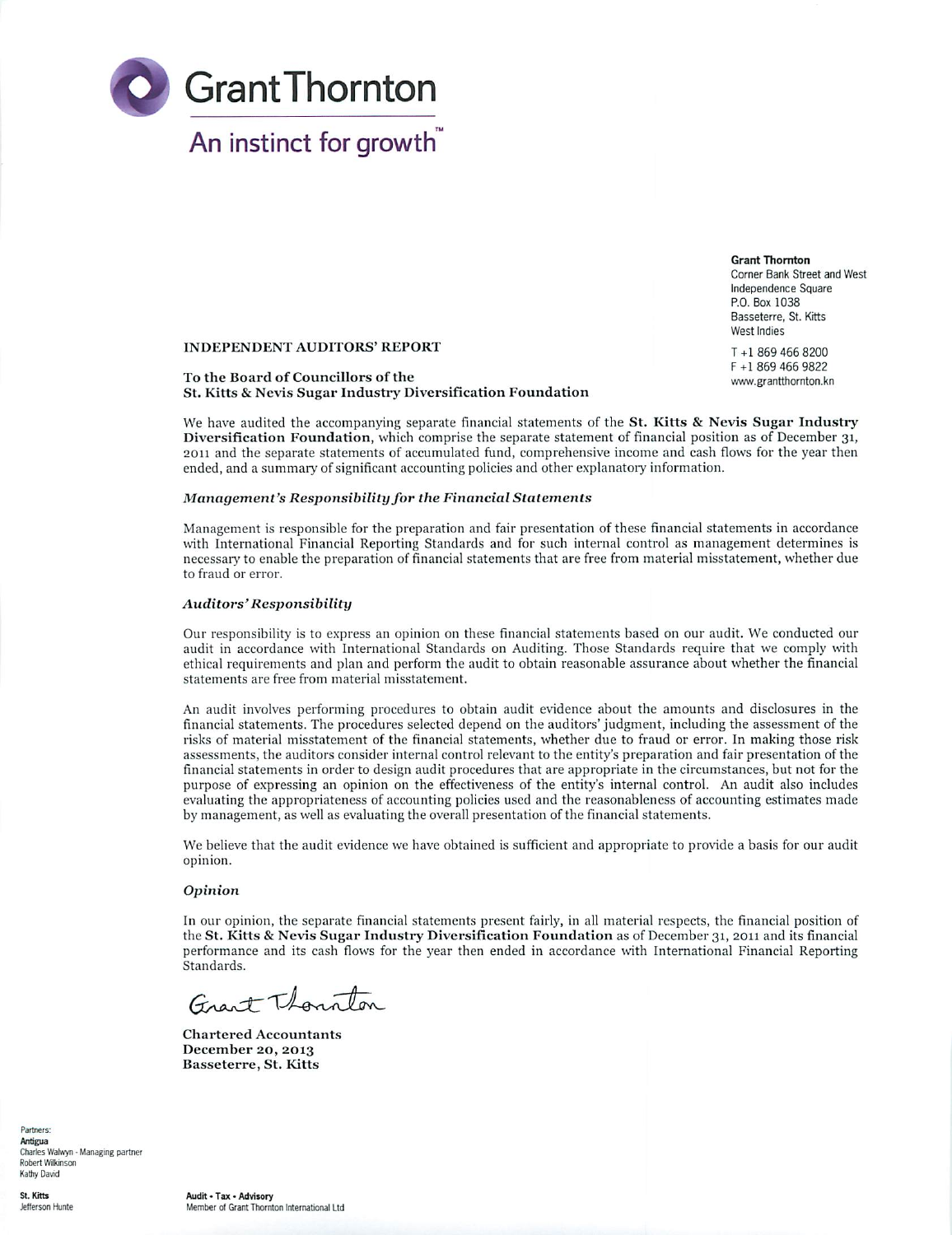Separate Statement of Financial Position **As of December 31, 2011**

# (expressed in Eastern Caribbean dollars)

|                                                                                                                                                                                                  | 2011<br>\$                                                        | 2010<br>\$                                                        |
|--------------------------------------------------------------------------------------------------------------------------------------------------------------------------------------------------|-------------------------------------------------------------------|-------------------------------------------------------------------|
| <b>Assets</b>                                                                                                                                                                                    |                                                                   |                                                                   |
| <b>Current assets</b><br>Cash (note 5)<br>Investment securities (note 6)<br>Accounts receivable (note 7)<br>Due from Government of St. Kitts & Nevis (note 8)<br>Loans receivable (note 9)       | 67,503,873<br>37,898,626<br>2,357,207<br>70,564,081<br>15,446,089 | 20,021,610<br>34,702,037<br>1,908,166<br>21,745,599<br>15,866,554 |
| <b>Total current assets</b>                                                                                                                                                                      | 193,769,876                                                       | 94,243,966                                                        |
| <b>Non-current assets</b><br>Investment in associate (note 11)<br>Investment in subsidiary (note 11)<br>Loans receivable (note 9)<br>Bond receivable (note 10)<br>Investment securities (Note 6) | 26,401,838<br>5,138,894<br>10,000,000<br>8,064,600                | 14,583,310<br>21,033,798<br>10,000,000                            |
| <b>Total non-current assets</b>                                                                                                                                                                  | 49,605,332                                                        | 45,617,108                                                        |
| <b>Total Assets</b>                                                                                                                                                                              | 243,375,208                                                       | 139,861,074                                                       |
| <b>Liabilities and Accumulated Fund</b>                                                                                                                                                          |                                                                   |                                                                   |
| <b>Current liabilities</b><br>Accounts payable and accrued liabilities (note 12)<br>Other payables (note 13)                                                                                     | 5,384,869<br>537,640                                              | 2,499,380<br>4,374,992                                            |
| <b>Total Current Liabilities</b>                                                                                                                                                                 | 5,922,509                                                         | 6,874,372                                                         |
| <b>Accumulated fund</b>                                                                                                                                                                          | 237,452,699                                                       | 132,986,702                                                       |
| <b>Total Liabilities and Accumulated Fund</b>                                                                                                                                                    | 243, 375, 208                                                     | 139,861,074                                                       |

The accompanying notes on pages 1 to 18 are an integral part of these financial statements.

Approved by the Board of Councillors on December 20, 2013.

Chairman

Councillor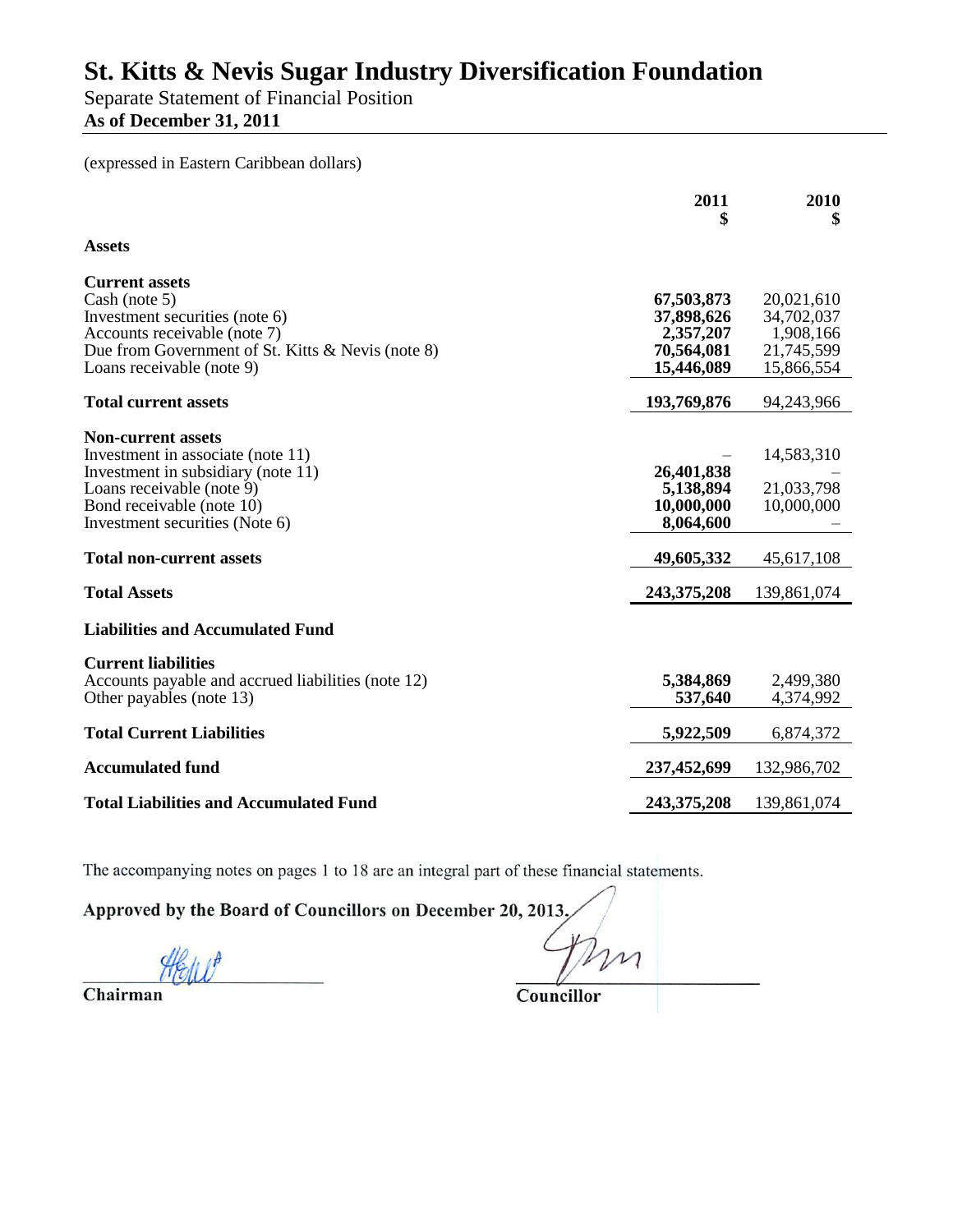Separate Statement of Accumulated Fund **For the year ended December 31, 2011**

(expressed in Eastern Caribbean dollars)

|                                     | <b>Accumulated</b><br>Fund |
|-------------------------------------|----------------------------|
| <b>Balance at December 31, 2009</b> | 69,336,904                 |
| Comprehensive income for the year   | 63,649,798                 |
| <b>Balance at December 31, 2010</b> | 132,986,702                |
| Comprehensive income for the year   | 104,465,997                |
| <b>Balance at December 31, 2011</b> | 237,452,699                |

The accompanying notes on pages 1 to 18 are an integral part of these financial statements.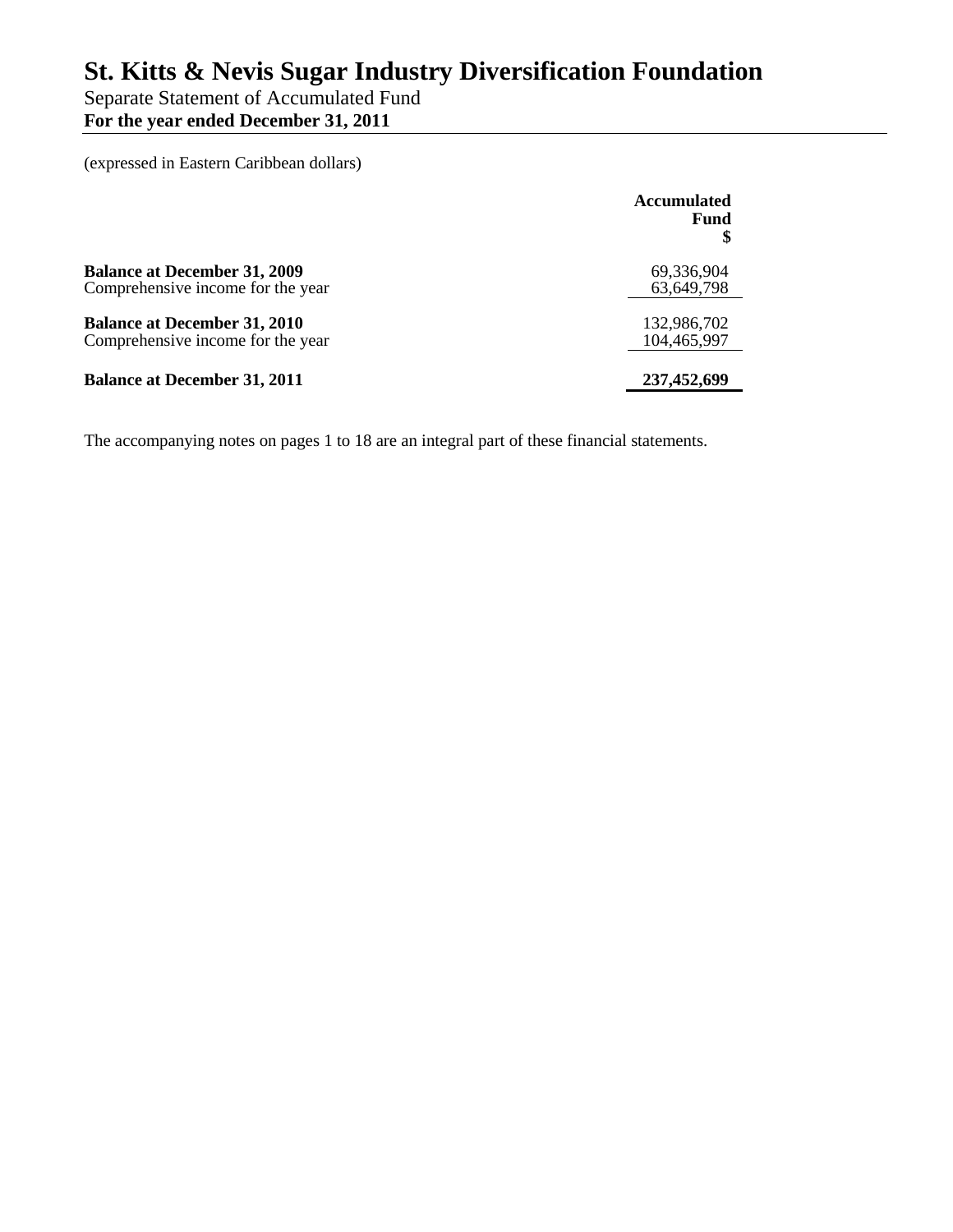Separate Statement of Comprehensive Income

**For the year ended December 31, 2011**

### (expressed in Eastern Caribbean dollars)

|                                                             | 2011<br>\$  | 2010<br>\$       |
|-------------------------------------------------------------|-------------|------------------|
| <b>Income</b>                                               |             |                  |
| Contributions                                               | 232,901,616 | 153,780,117      |
| Interest income (note 14)                                   | 5,544,577   | 2,367,372        |
|                                                             |             |                  |
|                                                             | 238,446,193 | 156, 147, 489    |
| <b>Expenditure</b>                                          |             |                  |
| Citizenship processing fees                                 | 59,449,543  | 40,632,144       |
| Marketing fees                                              | 19,462,568  | 12,419,484       |
| Budget support grant to the Government of St. Kitts & Nevis | 14,000,000  | 18,017,506       |
| Grant for purchase of electricity generator                 | 11,645,282  |                  |
| Grant for Frigate Bay electricity upgrade                   | 10,768,148  |                  |
| Donations (note 15)                                         | 10,012,575  | 14,992,623       |
| Due diligence fees                                          | 7,889,737   | 5,686,497        |
| Management fees                                             | 282,000     | 286,250          |
| Professional fees                                           | 155,000     | 85,373           |
| Consulting fees                                             | 141,871     | 108,000          |
| Councillors' fees                                           | 96,000      | 96,000           |
| VAT expenses                                                | 57,073      | 35               |
| Corporate secretarial fee                                   | 18,000      | 9,000            |
| <b>Bank</b> charges                                         | 2,129       | 1,715            |
| Business license and permits                                | 270         | 1,321            |
| Printing expense                                            |             | 445              |
| Other expense<br>Public relation fee                        |             | 10,405           |
| Travel and accommodation                                    |             | 5,188            |
| Legal fees                                                  |             | 93,823<br>51,882 |
|                                                             |             |                  |
|                                                             | 133,980,196 | 92,497,691       |
| Surplus for the year                                        | 104,465,997 | 63,649,798       |
| Other comprehensive income                                  |             |                  |
| Total comprehensive income for the year                     | 104,465,997 | 63,649,798       |

The accompanying notes on pages 1 to 18 are an integral part of these financial statements.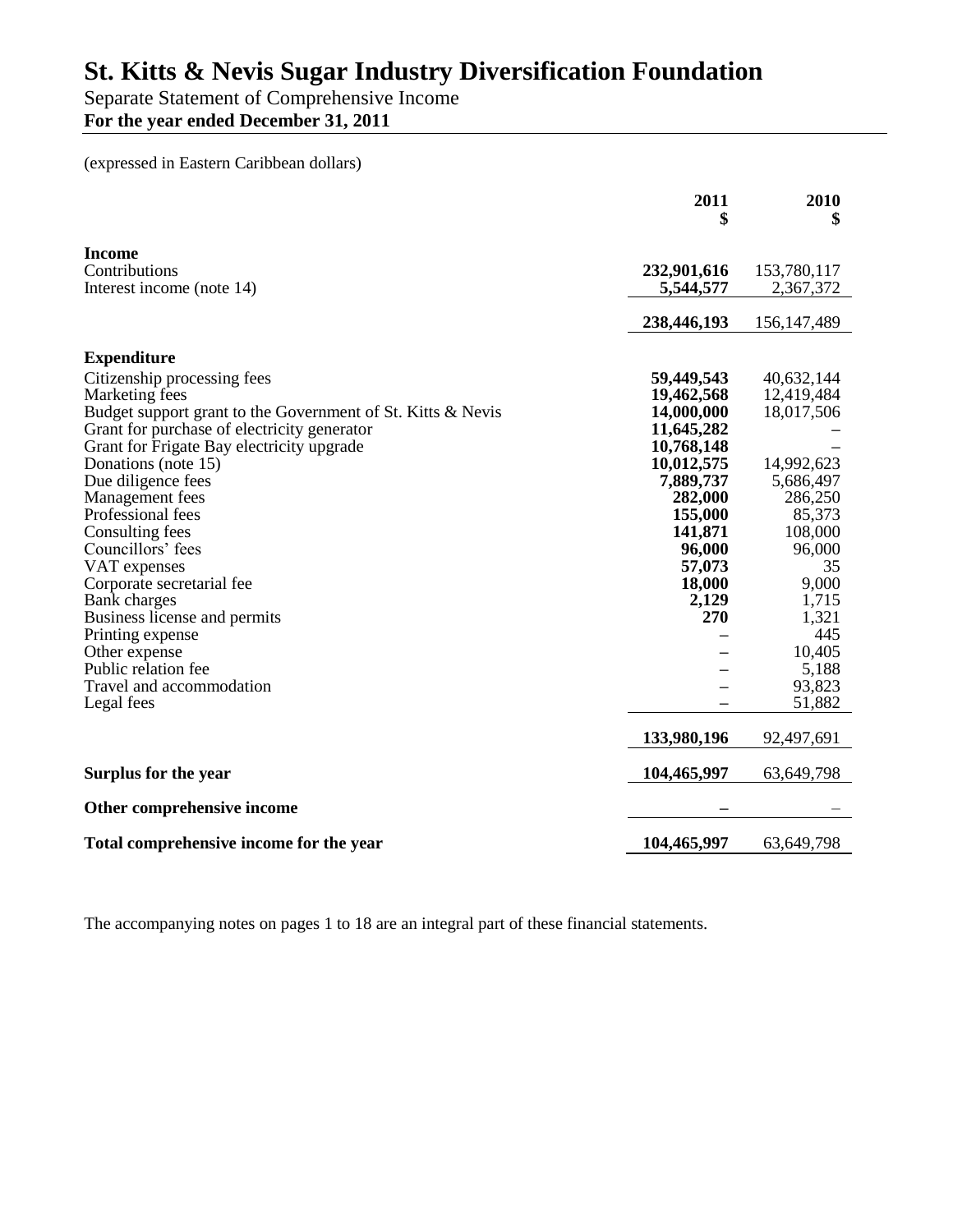### Separate Statement of Cash Flows

**For the year ended December 31, 2011**

(expressed in Eastern Caribbean dollars)

|                                                                                                                                                                                                                                  | 2011<br>\$                                          | 2010<br>\$                                                             |
|----------------------------------------------------------------------------------------------------------------------------------------------------------------------------------------------------------------------------------|-----------------------------------------------------|------------------------------------------------------------------------|
| <b>Cash flows from operating activities</b><br>Surplus for the year<br>Items not affecting cash:                                                                                                                                 | 104,465,997                                         | 63,649,798                                                             |
| Grant for purchase of electricity generator<br>Grant for Frigate Bay electricity upgrade<br>Interest income                                                                                                                      | 11,645,282<br>10,768,148<br>(5,544,577)             | (2,367,372)                                                            |
|                                                                                                                                                                                                                                  | 121,334,850                                         | 61,282,426                                                             |
| Operating surplus before changes in working capital<br>Increase in accounts receivables<br>Increase in due from Government of St. Kitts & Nevis<br>Increase in loans receivables                                                 | (449, 041)<br>(48, 818, 482)                        | (1, 133, 540)<br>(14,827,038)                                          |
| Increase in accounts payable and accrued liabilities<br>(Decrease)/increase in other payables                                                                                                                                    | (5, 131, 017)<br>2,885,489<br>(3,837,352)           | (26,741,722)<br>1,838,212<br>4,374,992                                 |
| Interest received                                                                                                                                                                                                                | 65,984,447<br>341,049                               | 24,793,330<br>131,615                                                  |
| Net cash generated from operating activities                                                                                                                                                                                     | 66,325,496                                          | 24,924,945                                                             |
| <b>Cash flows from investing activities</b><br>Interest received on investment securities<br>Interest received from bond receivable<br>Purchase of shares in subsidiary<br>Increase in investment securities<br>Purchase of bond | 2,141,414<br>600,000<br>(11,818,528)<br>(9,766,119) | 1,318,673<br>179,526<br>(14,583,310)<br>(10, 167, 986)<br>(10,000,000) |
| Net cash used in investing activities                                                                                                                                                                                            | (18, 843, 233)                                      | (33, 253, 097)                                                         |
| Net increase/(decrease) in cash during the year                                                                                                                                                                                  | 47,482,263                                          | (8,328,152)                                                            |
| Cash at beginning of year                                                                                                                                                                                                        | 20,021,610                                          | 28,349,762                                                             |
| <b>Cash at end of year</b> (note 5)                                                                                                                                                                                              | 67,503,873                                          | 20,021,610                                                             |

The accompanying notes on pages 1 to 18 are an integral part of these financial statements.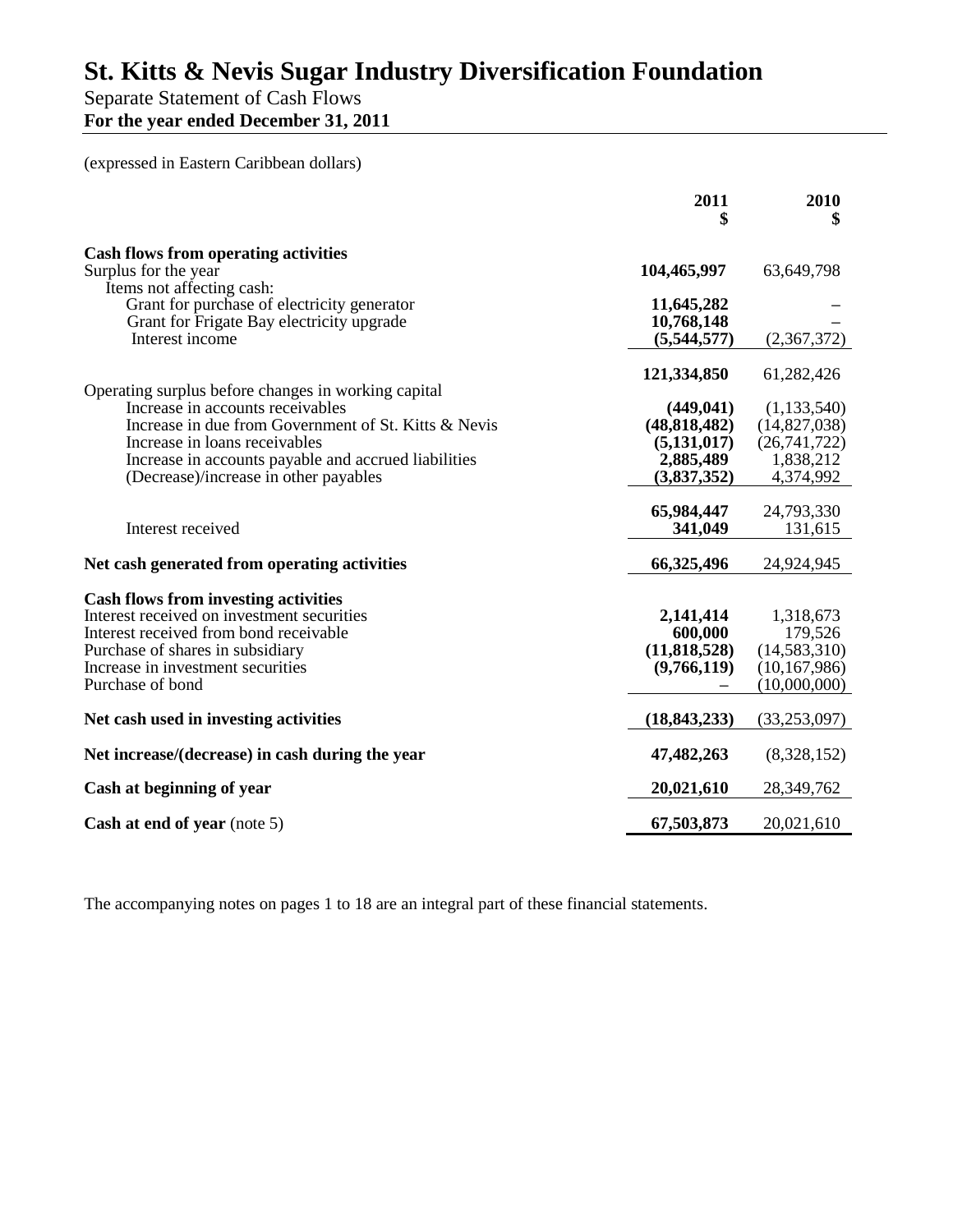Notes to the Financial Statements **December 31, 2011**

(expressed in Eastern Caribbean dollars)

### **1 Establishment and principal activity**

The St. Kitts & Nevis Sugar Industry Diversification Foundation (the "Foundation") was established on September 15, 2006, pursuant to Section 4 of the Foundations Act 2003 of the Federation of Saint Christopher and Nevis, and commenced operations on December 13, 2007.

The founder of the Foundation is the National Bank Trust Company (St. Kitts-Nevis-Anguilla) Limited. The purpose of the Foundation is to support the Government of St. Kitts & Nevis in its efforts to diversify the national economy, maintain economic stability in St. Kitts & Nevis following the closure of the sugar industry and to support the development of new and existing industries, projects, undertakings or enterprises in St. Kitts & Nevis. The Foundation may also grant assistance to individuals and institutions that qualify for such assistance under its policies and regulations.

The Foundation is an entity designated by the Government of St. Kitts and Nevis as qualifying for its Citizenship by Investment Program. Accordingly, persons making contributions at prescribed levels to the Foundation are eligible to apply for St. Kitts and Nevis citizenship.

### **2 Significant accounting policies**

The principal accounting policies applied in the preparation of these financial statements are set out below. These policies have been consistently applied to all years presented unless otherwise stated.

#### **2.1 Basis of preparation**

The financial statements of the Foundation have been prepared in accordance with International Financial Reporting Standards (IFRS). The financial statements have been prepared under the historical cost convention.

The preparation of financial statements in conformity with IFRS requires the use of certain critical accounting estimates. It also requires management to exercise its judgment in the process of applying the Foundation's accounting policies. The areas involving a higher degree of judgment or complexity, or areas where assumptions and estimates are significant to the financial statements are disclosed in note 4.

### **2.2 Changes in accounting policy**

#### *New and amended standards and interpretations effective in the current year*

Certain new and amended standards and interpretations to existing standards have been published that became effective during the current financial year. None of these pronouncements had a significant impact on the accounting policies or financial disclosures of the Foundation.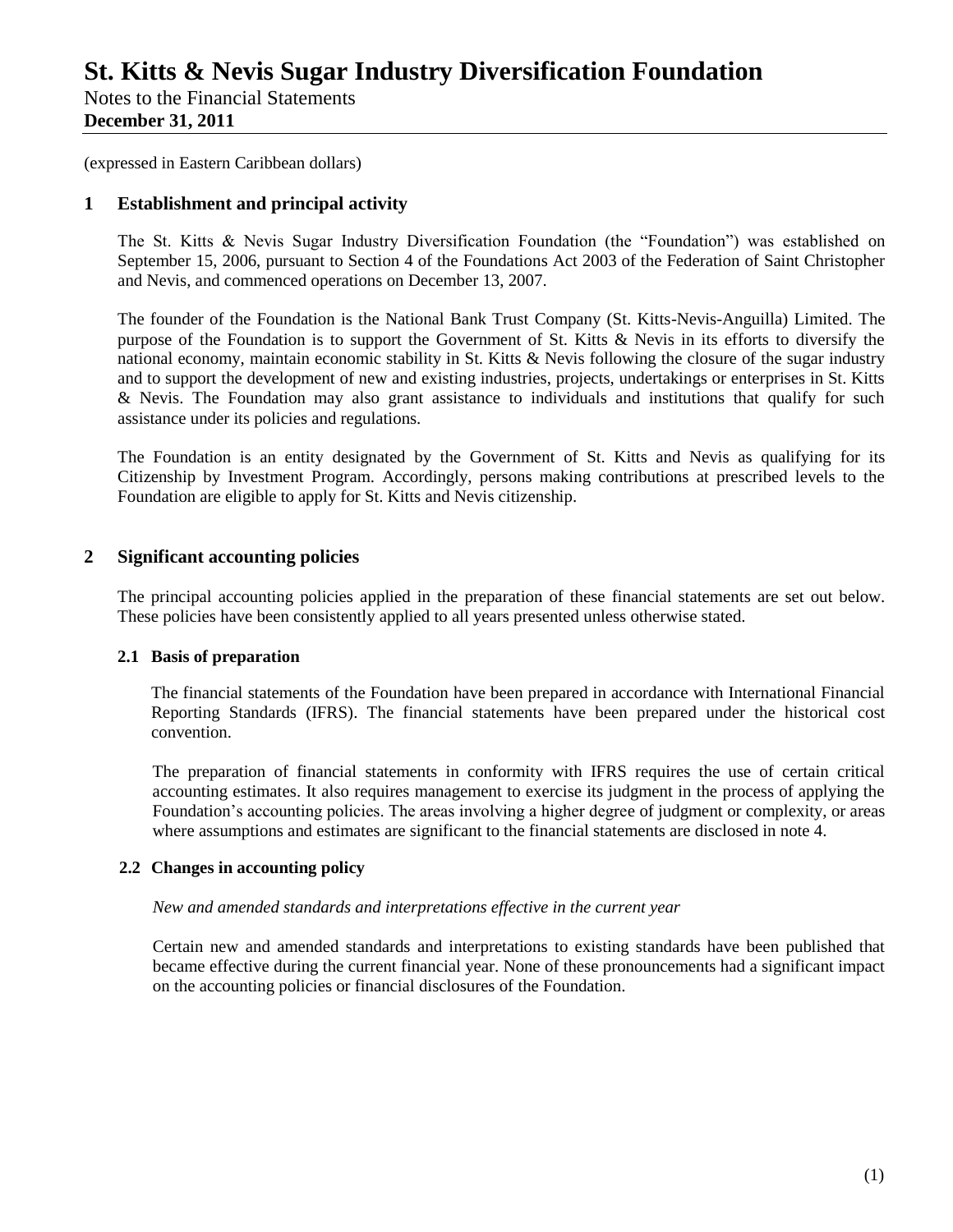Notes to the Financial Statements **December 31, 2011**

(expressed in Eastern Caribbean dollars)

### **2 Summary of significant accounting policies** … *continued*

#### **2.2 Changes in accounting policy**… *continued*

*New standards, amendments and interpretations issued but not effective for the financial year beginning 1 January 2011 and not early adopted*

 IFRS 9, 'Financial instruments', addresses the classification, measurement and recognition of financial assets and financial liabilities. IFRS 9 was issued in November 2009 and October 2010. It replaces the parts of IAS 39 that relate to the classification and measurement of financial instruments. The determination is made at initial recognition. The classification depends on the entity's business model for managing its financial instruments and the contractual cash flow characteristics of the instrument.

For financial liabilities, the standard retains most of the IAS 39 requirements. The main change is that, in cases where the fair value option is taken for financial liabilities, the part of a fair value change due to an entity's own credit risk is recorded in other comprehensive income rather than the income statement, unless this creates an accounting mismatch. The Foundation is yet to assess IFRS 9's full impact and intends to adopt IFRS 9 no later than the accounting period beginning on or after 1 January 2013.

- IFRS 13, 'Fair value measurement', aims to improve consistency and reduce complexity by providing a precise definition of fair value and a single source of fair value measurement and disclosure requirements for use across IFRSs. The Foundation is yet to assess IFRS13's full impact and intends to adopt IFRS 13 no later than the accounting period beginning on or after 1 January 2013.
- Amendment to International Accounting Standards (IAS) 1, 'Financial statement presentation' regarding other comprehensive income which becomes effective on annual periods beginning July 1, 2012. The main change resulting from these amendments is a requirement for entities to group items presented in 'other comprehensive income' (OCI) on the basis of whether they are potentially reclassifiable to profit or loss subsequently (reclassification adjustments). The amendments do not address which items are presented in OCI. The Foundation is yet to assess the amendment's full impact and intends to adopt amendment to IAS 1 no later than the accounting period beginning on January 1, 2013.

#### **2.3 Cash and cash equivalents**

For the purpose of the statement of cash flows, cash and cash equivalents comprise cash at bank and in hand, deposits held at call with banks, and other short term highly liquid investments with maturities at acquisition of three months or less.

#### **2.4 Accounts receivable**

Accounts receivable are recognised initially at fair value and subsequently measured at amortised cost using the effective interest method, less provision for impairment. A provision for impairment of accounts receivable is established when there is objective evidence that the Foundation will not be able to collect all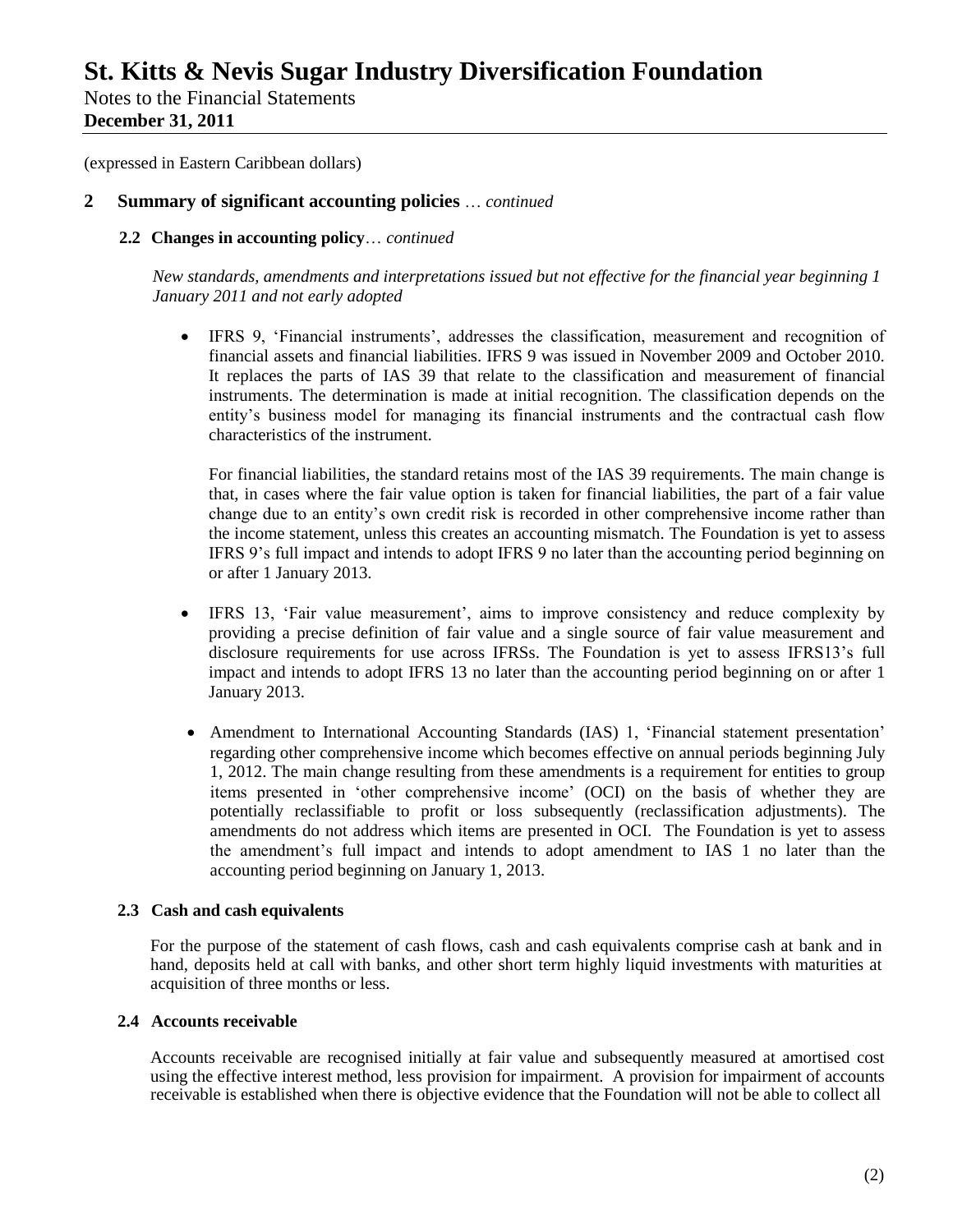Notes to the Financial Statements **December 31, 2011**

(expressed in Eastern Caribbean dollars)

### **2 Summary of significant accounting policies** … *continued*

amounts due according to the original terms. Significant financial difficulties of the debtor, probability that the debtor will enter bankruptcy or financial reorganisation, and default or delinquency in payments are considered indicators that the accounts receivable are impaired. The amount of the provision is the difference between the asset's carrying amount and the present value of estimated future cash flows, discounted at the effective interest rate.

### **2.5 Subsidiaries**

The Foundation's investments in shares of subsidiaries are accounted for under the cost method as provided for under IAS 27, "Consolidated and Separate Financial Statements". The investments are carried at cost less any impairment in value. The Foundation recognizes dividends from a subsidiary in profit or loss when its right to receive the dividend is established.

Subsidiaries are all entities (including special purpose entities) over which the Foundation has the power to govern the financial and operating policies generally accompanying a shareholding of more than one half of the voting rights. The existence and effect of potential voting rights that are currently exercisable or convertible are considered when assessing whether the Foundation controls another entity. The Foundation also assesses existence of control where it does not have more than 50% of the voting power but is able to govern the financial and operating policies by virtue of de-facto control. De-facto control may arise in circumstances where the size of the Foundation's voting rights relative to the size and dispersion of holdings of other shareholders give the Foundation the power to govern the financial and operating policies, etc.

Subsidiaries are fully consolidated from the date on which control is transferred to the Foundation. They are deconsolidated from the date that control ceases.

Consolidated financial statements have also been prepared and reported on.

#### **2.6 Revenue recognition**

#### *Contributions*

Contributions are recognised as income when applicants are approved for citizenship by the Government of St. Kitts and Nevis.

#### *Interest income*

Interest income is recognised in the statement of comprehensive income for all interest bearing instruments on an accrual basis using the effective yield method. Interest income includes income earned on cash and cash equivalents, term deposits and loans receivable.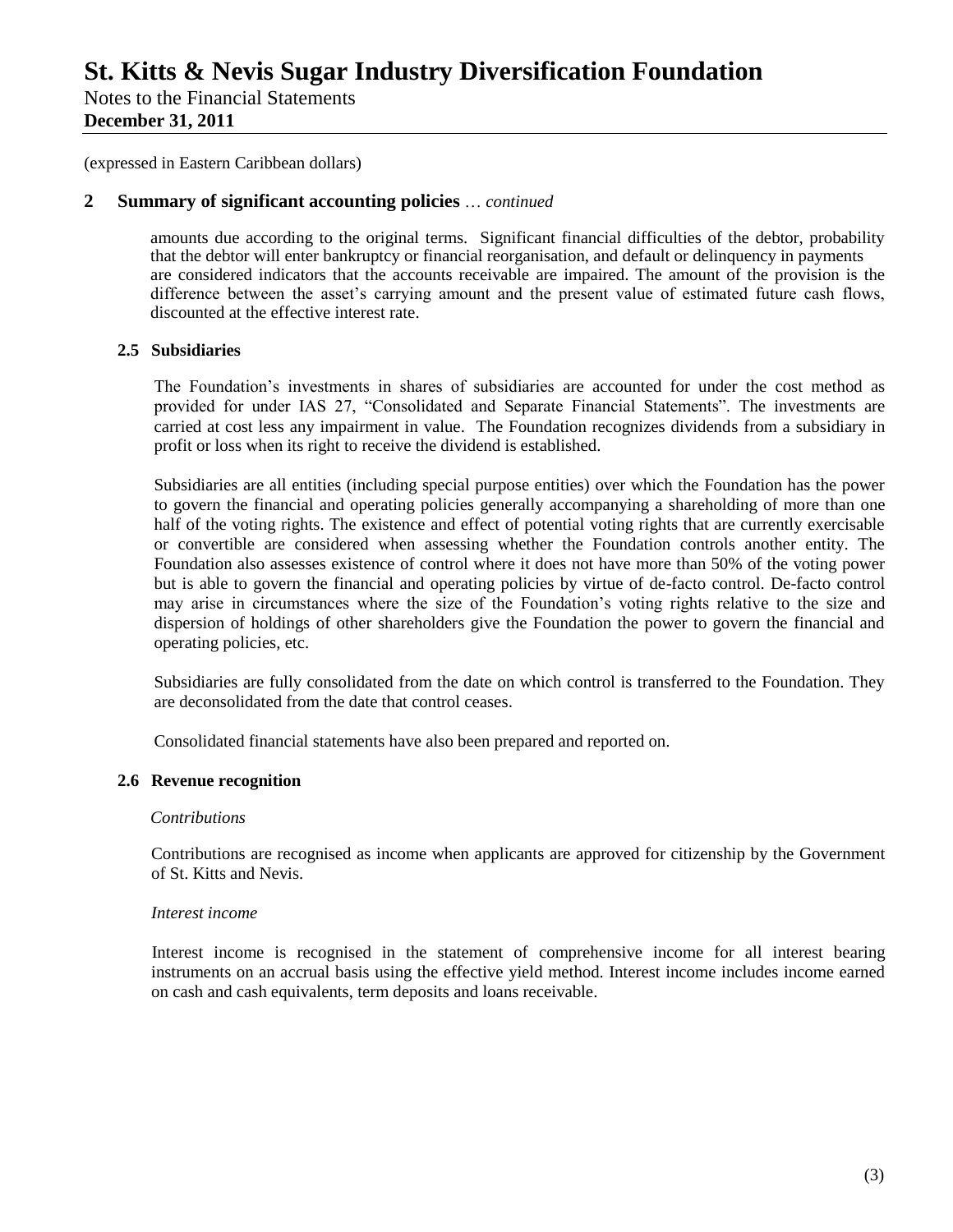Notes to the Financial Statements **December 31, 2011**

(expressed in Eastern Caribbean dollars)

#### **2 Summary of significant accounting policies** … *continued*

#### **2.7 Taxation**

In accordance with section 64 of the Foundations Act 2003, the St. Kitts & Nevis Sugar Industry Diversification Foundation is not subject to assessment or liable to any tax in the Federation of Saint Christopher and Nevis.

#### **2.8 Trade payables**

Trade payables are obligations to pay for goods or services that have been acquired in the ordinary course of business from suppliers. Accounts payable are classified as current liabilities if payment is due within one year or less (or in the normal operating cycle of the business if longer). If not, they are presented as non-current liabilities. Trade payables are recognised initially at fair value and subsequently measured at amortised cost using the effective interest method.

#### **2.9 Foreign currency translation**

#### *Functional and presentation currency*

Items included in the financial statements of the Foundation are measured using the currency of the primary economic environment in which the entity operates (the "functional currency"). The financial statements are presented in Eastern Caribbean dollars, which is the Foundation's presentation and functional currency.

#### *Transactions and balances*

Foreign currency transactions are translated into the functional currency using the exchange rates prevailing at the dates of the transactions. Monetary assets and liabilities denominated in currencies other than the functional currency are reported at the exchange rates prevailing at the period end. Any gain or loss arising from a change in exchange rates subsequent to the date of the transaction is included as an exchange gain or loss in the statement of comprehensive income.

#### **2.10 Financial instruments**

#### *Financial assets*

The Foundation classifies its financial assets in the following categories at initial recognition: loans and receivables and held-to-maturity financial assets. The classification depends on the purpose for which the financial assets were acquired. All other financial assets (including assets designated at fair value through profit or loss) are recognized initially on the trade date at which the Foundation becomes a party to the contractual provisions of the instrument.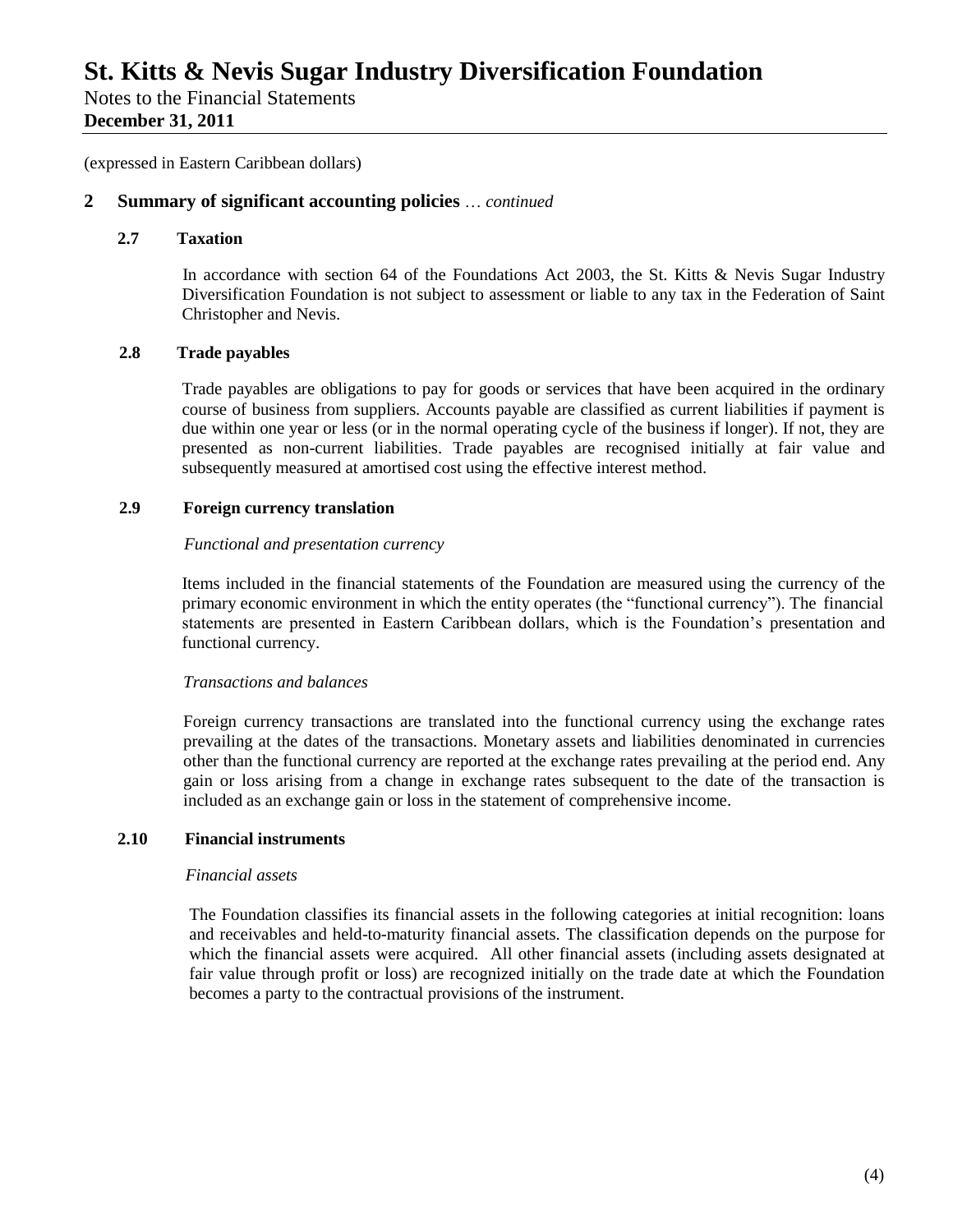Notes to the Financial Statements **December 31, 2011**

(expressed in Eastern Caribbean dollars)

#### **2 Summary of significant accounting policies** *… continued*

#### **2.10 Financial instruments***… continued*

*Loans and Receivables.* Loans and receivables are non-derivative financial assets with fixed or determinable payments that are not quoted in an active market. Such assets are recognized initially at fair value plus any directly attributable transaction costs. Subsequent to initial recognition loans and receivables are measured at amortized cost using the effective interest method, less any impairment losses.

Loans and receivables are included in current assets, except for maturities greater than 12 months after the end of the reporting period. These are classified as non-current assets. The Foundation's loans and receivables comprise cash, investment securities, accounts receivable, due from Government of St. Kitts & Nevis and loans receivables in the separate statement of financial position. Loans and receivables are carried at amortised cost using the effective interest method.

*Held-to-Maturity Financial Assets*. These financial assets are non-derivative financial assets with fixed or determinable payments and fixed maturities for which the Foundation's management has the positive intention and ability to hold to maturity. After initial measurement, these investments are measured at amortized cost using the effective interest rate method, less impairment in value. Any interest earned on the held-to-maturity investments is recognized as part of "Interest income" in the statement of comprehensive income on an accrual basis. Amortized cost is calculated by taking into account any discount or premium on acquisition and fees that are integral part of the effective interest rate. The periodic amortization is also included as part of "Interest income" in the statement of comprehensive income. Gains or losses are recognized in profit or loss when the held-to-maturity financial assets are derecognized or impaired, as well as through the amortization process.

Included in this category is the Foundation's bond receivable.

#### *Financial liabilities*

The Foundation's financial liabilities are recognized initially on the trade date at which the Foundation becomes a party to the contractual provisions of the instrument. Financial liabilities are recognized initially at fair value and are subsequently carried at amortized cost, taking into account the impact of applying the effective interest method of amortization (or accretion) for any related premium, discount and any directly attributable transaction costs. The Foundation derecognizes a financial liability when its contractual obligations are discharged or cancelled or expire.

Included in this category are the Foundation's accounts payable and accrued liabilities and other payables.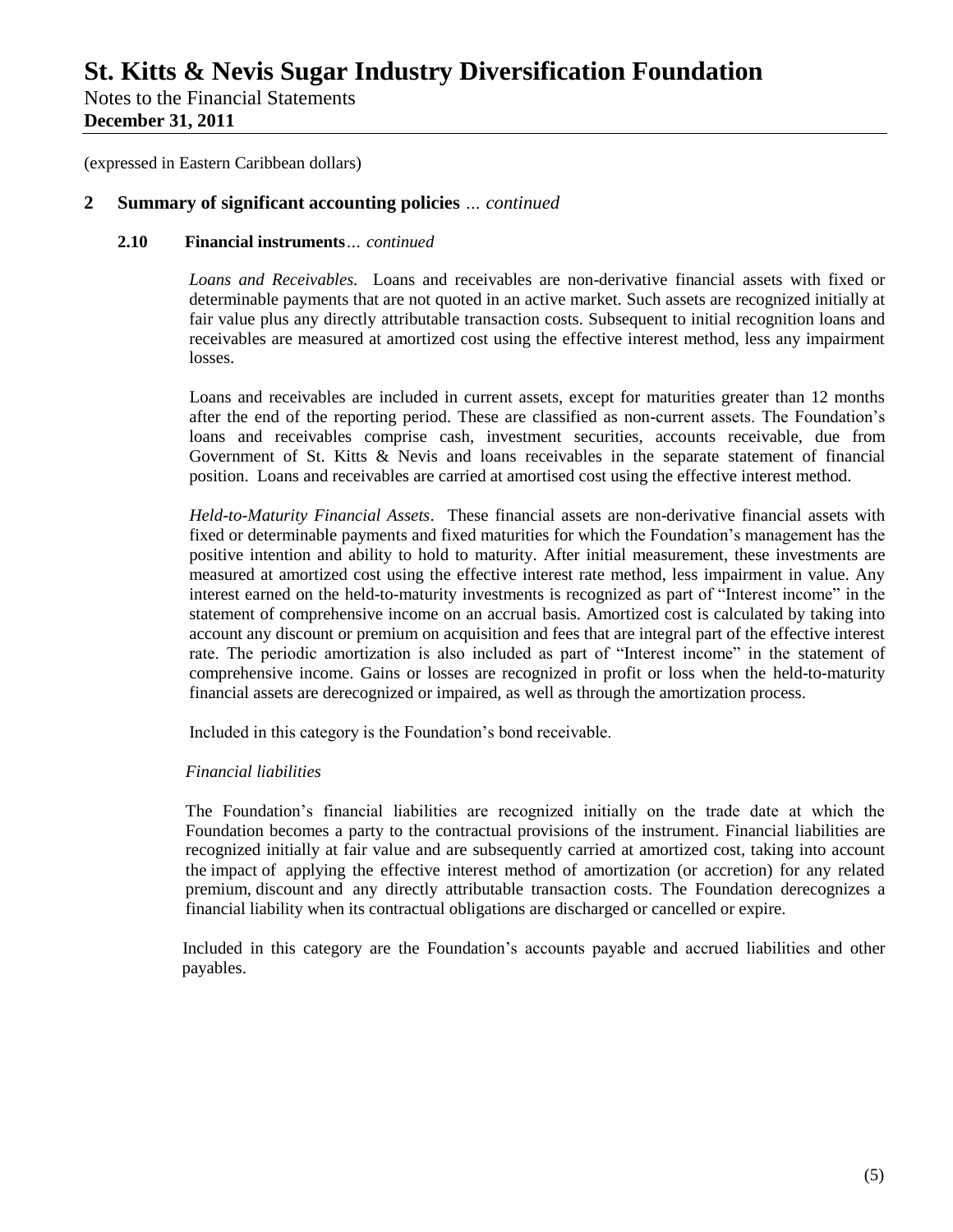Notes to the Financial Statements **December 31, 2011**

(expressed in Eastern Caribbean dollars)

### **2 Summary of significant accounting policies** … *continued*

### **2.10 Financial instruments***… continued*

*Offsetting financial instruments*

Financial assets and financial liabilities are offset and the net amount is reported in the statement of financial position if, and only if, there is a currently enforceable legal right to offset the recognized amounts and there is an intention to settle on a net basis, or to realize the asset and settle the liability simultaneously. This is not generally the case with master netting agreements, and the related assets and liabilities are presented gross in the statement of financial position.

#### **2.11 Impairment of financial assets**

The Foundation assesses at each statement of financial position date whether there is objective evidence that a financial asset or group of financial assets is impaired.

A financial asset or a group of financial assets is impaired and impairment losses are incurred only if there is objective evidence of impairment as a result of one or more events that occurred after the initial recognition of the asset (a loss event) and that loss event (or events) has an impact on the estimated future cash flows of the financial asset or group of financial assets that can be reliably estimated.

The criteria that the Foundation uses to determine that there is objective evidence of an impairment loss include:

- Delinquency in contractual payments of principal or interest;
- Cash flow difficulties experienced by the borrower;
- Breach of loan covenants or conditions;
- Initiation of bankruptcy proceedings;
- Deterioration of the borrower's competitive position;
- Deterioration in the value of collateral;
- Downgrading below highest quality grade level and
- Economic condition of the country.

If there is objective evidence that an impairment loss on loans and receivables carried at amortised cost has been incurred, the amount of the loss is measured as the difference between the asset's carrying amount and the present value of estimated future cash flows (excluding future credit losses that have not been incurred) discounted at the financial asset's original effective interest rate. The carrying amount of the asset is reduced through the use of an allowance account and the amount of the loss is recognised in the statement of comprehensive income. If a loan or receivable has a variable interest rate, the discount rate for measuring any impairment loss is the current effective interest rate determined under the contract.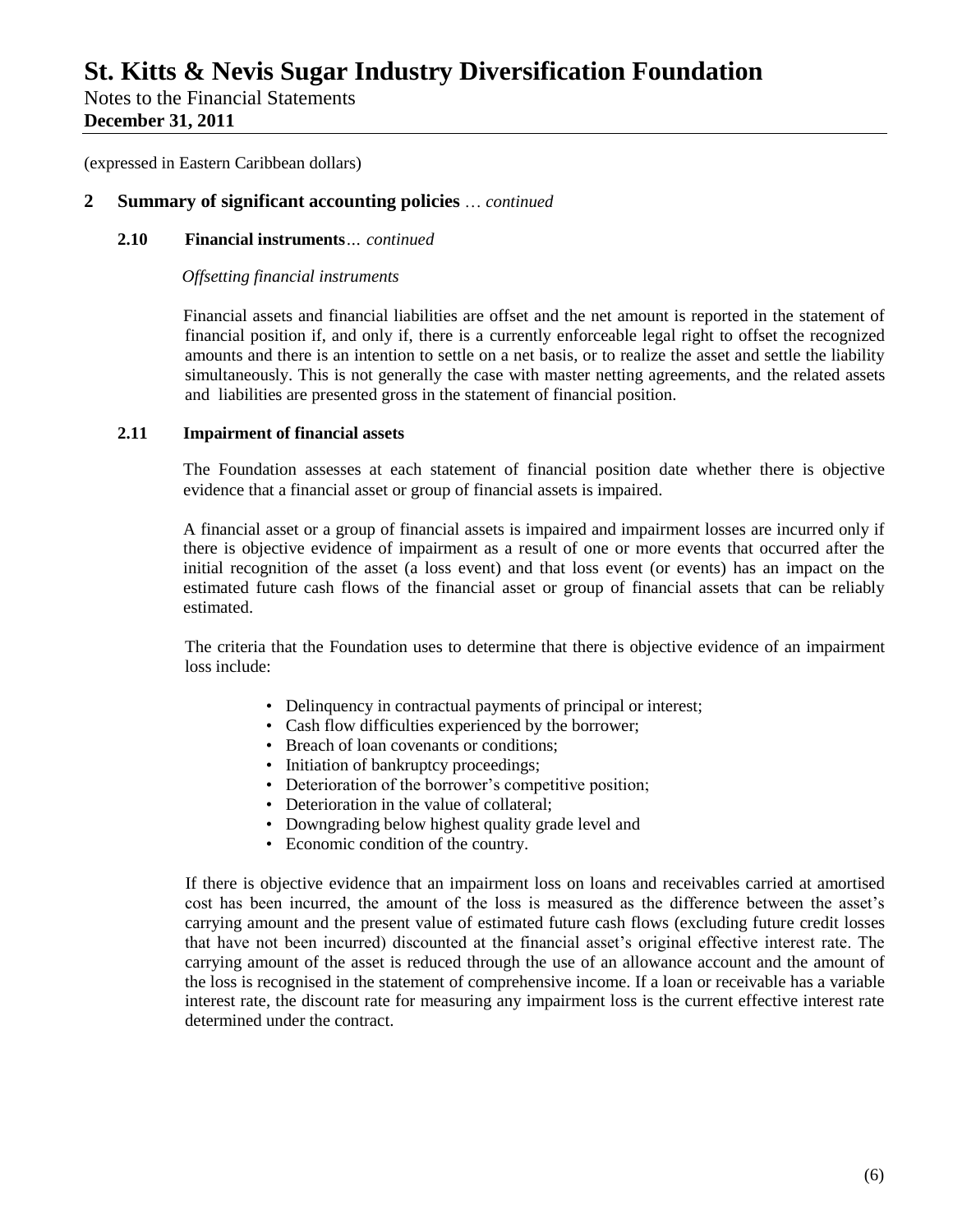Notes to the Financial Statements **December 31, 2011**

(expressed in Eastern Caribbean dollars)

#### **2 Summary of significant accounting policies** … *continued*

#### **2.11 Impairment of financial assets**… *continued*

The calculation of the present value of the estimated future cash flows of a collateralised financial asset reflects the cash flows that may result from foreclosure less costs for obtaining and selling the collateral, whether or not foreclosure is probable.

When a loan is uncollectible, it is written off against the related provision for loan impairment. Such loans are written off after all the necessary procedures have been completed and the amount of the loss has been determined.

If, in a subsequent period, the amount of the impairment loss decreases and the decrease can be related objectively to an event occurring after the impairment was recognised (such as an improvement in the debtors credit rating), the previously recognised impairment loss is reversed by adjusting the allowance account. The amount of the reversal is recognised in profit or loss.

#### **2.12 Events after the reporting date**

Post year-end events that provide additional information about the Foundation's financial position at the reporting date (adjusting events) are reflected in the financial statements. Post year-end events that are not adjusting events are disclosed in the notes to the financial statements when material.

#### **3 Financial risk management**

The Foundation's activities expose it to a variety of financial risks: foreign exchange risk, credit risk and liquidity risk. Management seeks to minimise potential adverse effects on the financial performance of the Foundation by applying procedures to identify, evaluate and manage these risks, based on guidelines set by the Board of Councillors.

#### **Foreign exchange risk**

The Foundation is exposed to foreign exchange risk arising from various currency exposures. Such transactions are primarily in United States dollars. The exchange rate of the Eastern Caribbean dollar (EC\$) to the United States dollar (US\$) has been formally pegged at EC\$2.70 = US\$1.00 since July 1976. The Board does not believe significant foreign exchange rate risk exists at December 31, 2011.

#### **Credit risk**

Credit risk arises from the possibility that counterparties may default on their obligations to the Foundation. The amount of the Foundation's maximum exposure to credit risk is indicated by the carrying amount of its financial assets. The Foundation's financial assets which potentially expose the Foundation to concentrations of credit risk consist primarily of loans and receivables. The Foundation's exposure to credit risk is monitored on an ongoing basis by the Board of Councillors; and though there is no formal risk grading system, the following measures are observed so as to minimize and mitigate credit risk to acceptable levels: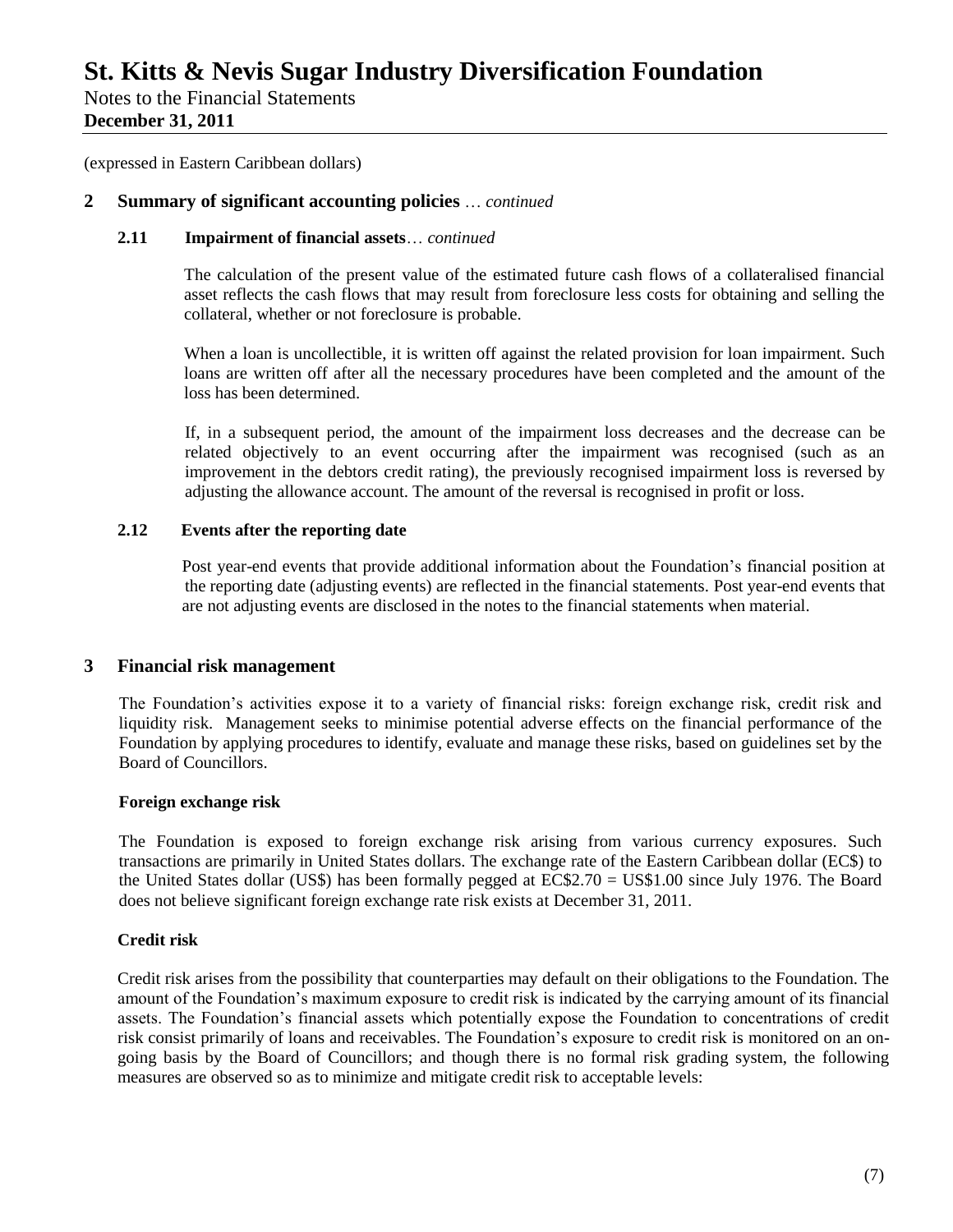Notes to the Financial Statements **December 31, 2011**

(expressed in Eastern Caribbean dollars)

### **3 Financial risk management***…continued*

#### **Credit risk***…continued*

- **•** Cash and cash equivalents and term deposits are only placed with well-known reputable banks and financial institutions.
- Accounts receivable are primarily due from the Government of St. Kitts and Nevis, statutory bodies, certain Government departments and third parties with which the Foundation has an on-going relationship and knowledge of their credit history.

As at December 31, 2011, loans and receivables of \$2,569,448 (2010: \$Nil) were past due but not impaired.

The Foundation's exposure to credit risk is concentrated in St. Kitts and Nevis.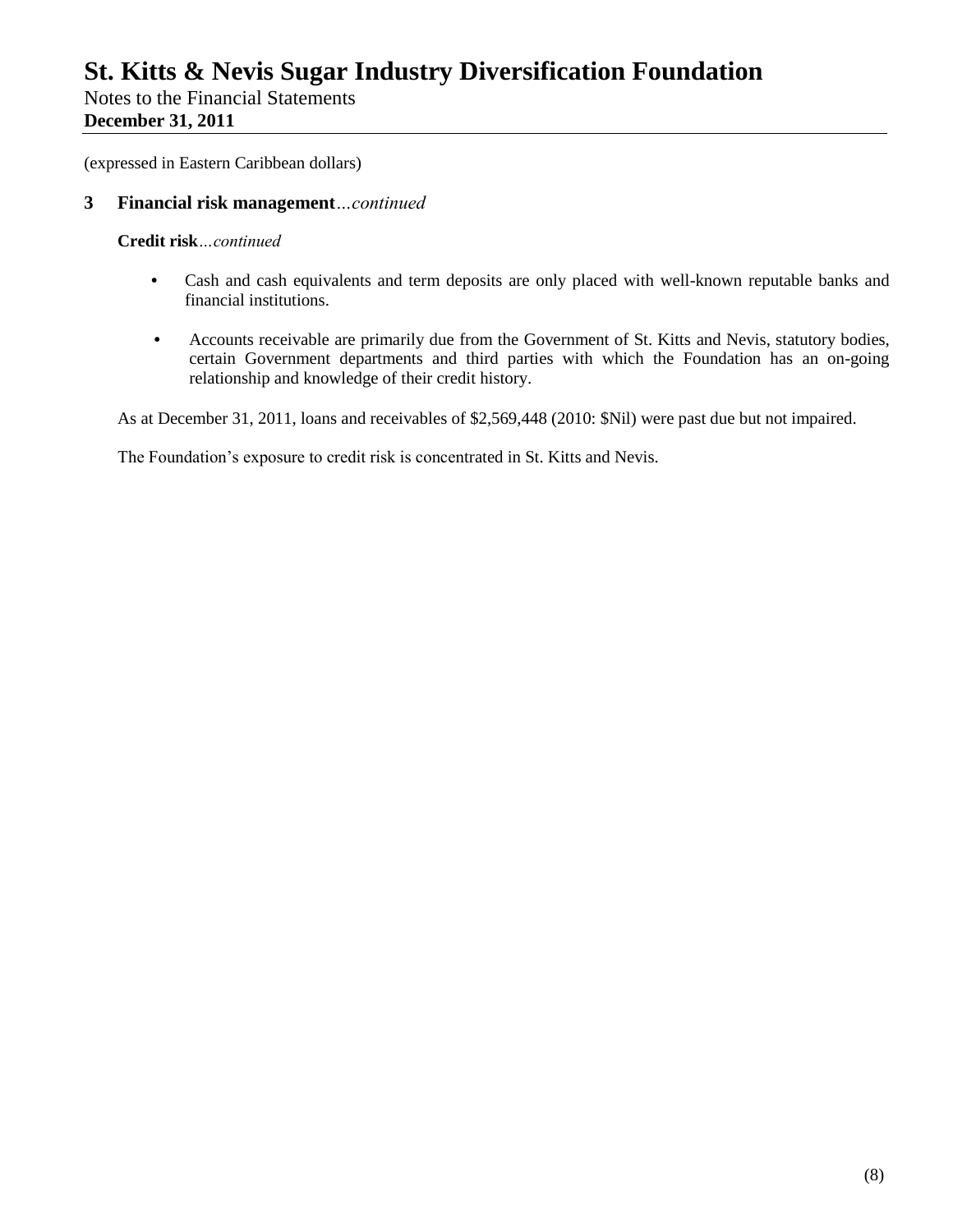Notes to the Financial Statements **December 31, 2011**

(expressed in Eastern Caribbean dollars)

### **3 Financial risk management***…continued*

### **Credit risk***…continued*

The following table analyses the Foundation's credit risk exposure at their carrying amounts as categorised by the industry sectors of the counterparties.

|                                          | <b>Financial</b><br><b>Institutions</b> | Government<br>of St. Kitts &<br><b>Nevis</b><br>\$ | <b>Statutory</b><br><b>Bodies</b> | <b>Others</b><br>\$ | <b>Total</b><br>\$ |
|------------------------------------------|-----------------------------------------|----------------------------------------------------|-----------------------------------|---------------------|--------------------|
| Cash                                     | 67,503,873                              |                                                    |                                   |                     | 67,503,873         |
| Investment securities                    | 45,963,226                              |                                                    |                                   |                     | 45,963,226         |
| Accounts receivable                      | 2,357,207                               |                                                    |                                   |                     | 2,357,207          |
| Due from Government of St. Kitts & Nevis |                                         | 70,349,025                                         | 215,056                           | —                   | 70,564,081         |
| Loans receivable                         |                                         | 3,000,000                                          |                                   | 17,584,983          | 20,584,983         |
| Bond receivable                          |                                         |                                                    | 10,000,000                        |                     | 10,000,000         |
| As at December 31, 2011                  | 115,824,306                             | 73,349,025                                         | 10,215,056                        | 17,584,983          | 216,973,370        |
|                                          |                                         |                                                    |                                   |                     |                    |
| Cash                                     | 20,021,610                              |                                                    |                                   |                     | 20,021,610         |
| Term deposits                            | 34,702,037                              |                                                    |                                   |                     | 34,702,037         |
| Accounts receivable                      | 1,857,207                               |                                                    | 50,959                            |                     | 1,908,166          |
| Due from Government of St. Kitts & Nevis |                                         | 21,264,383                                         | 481,216                           |                     | 21,745,599         |
| Loans receivable                         |                                         | 22,108,671                                         |                                   | 14,791,681          | 36,900,352         |
| Bond receivable                          |                                         |                                                    | 10,000,000                        |                     | 10,000,000         |
| As at December 31, 2010                  | 56,580,854                              | 43,373,054                                         | 10,532,175                        | 14,791,681          | 125,277,764        |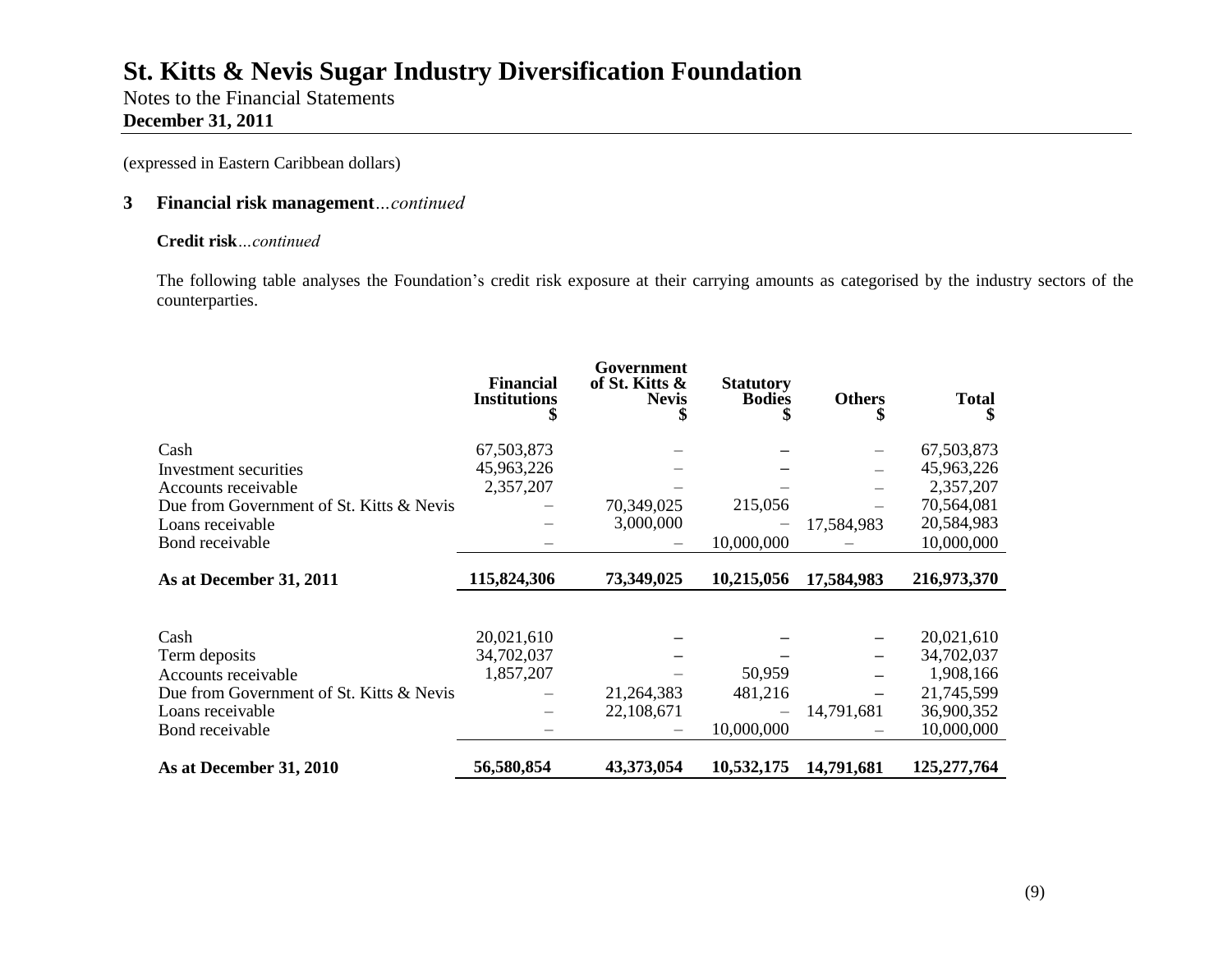Notes to the Financial Statements **December 31, 2011**

(expressed in Eastern Caribbean dollars)

#### **3 Financial risk management***…continued*

#### **Liquidity risk**

Prudent liquidity risk management implies maintaining sufficient cash, short term receivables and marketable securities and the ability of funding through an adequate amount of committed credit facilities.

The Foundation's assets held for managing liquidity risk include cash, short term receivables and term deposits. At December 31, 2011 these assets totalled \$193,769,876 (2010: \$94,243,966) compared to total liabilities of \$5,922,509 (2010: \$6,874,372). The Board of Councillors strives to ensure an adequate balance between the availability of liquid resources, its liabilities and the projects and donations to which it has committed the Foundation.

The table below analyses the Foundation's financial liabilities into relevant maturity groupings based on the remaining period at the statement of financial position date to the contractual maturity date. The amounts disclosed in the table are the contractual undiscounted cash flows.

| As at December 31, 2011                                                                    | Within<br>1 year<br>\$ | Total<br>\$            |
|--------------------------------------------------------------------------------------------|------------------------|------------------------|
| <b>Financial liabilities</b><br>Accounts payable and accrued liabilities<br>Other payables | 5,384,869<br>537,640   | 5,384,869<br>537,640   |
| <b>Total financial liabilities</b>                                                         | 5,922,509              | 5,922,509              |
| As at December 31, 2010                                                                    |                        |                        |
| <b>Financial liabilities</b><br>Accounts payable and accrued liabilities<br>Other payables | 2,499,380<br>4,374,992 | 2,499,380<br>4,374,992 |
| <b>Total financial liabilities</b>                                                         | 6,874,372              | 6,874,372              |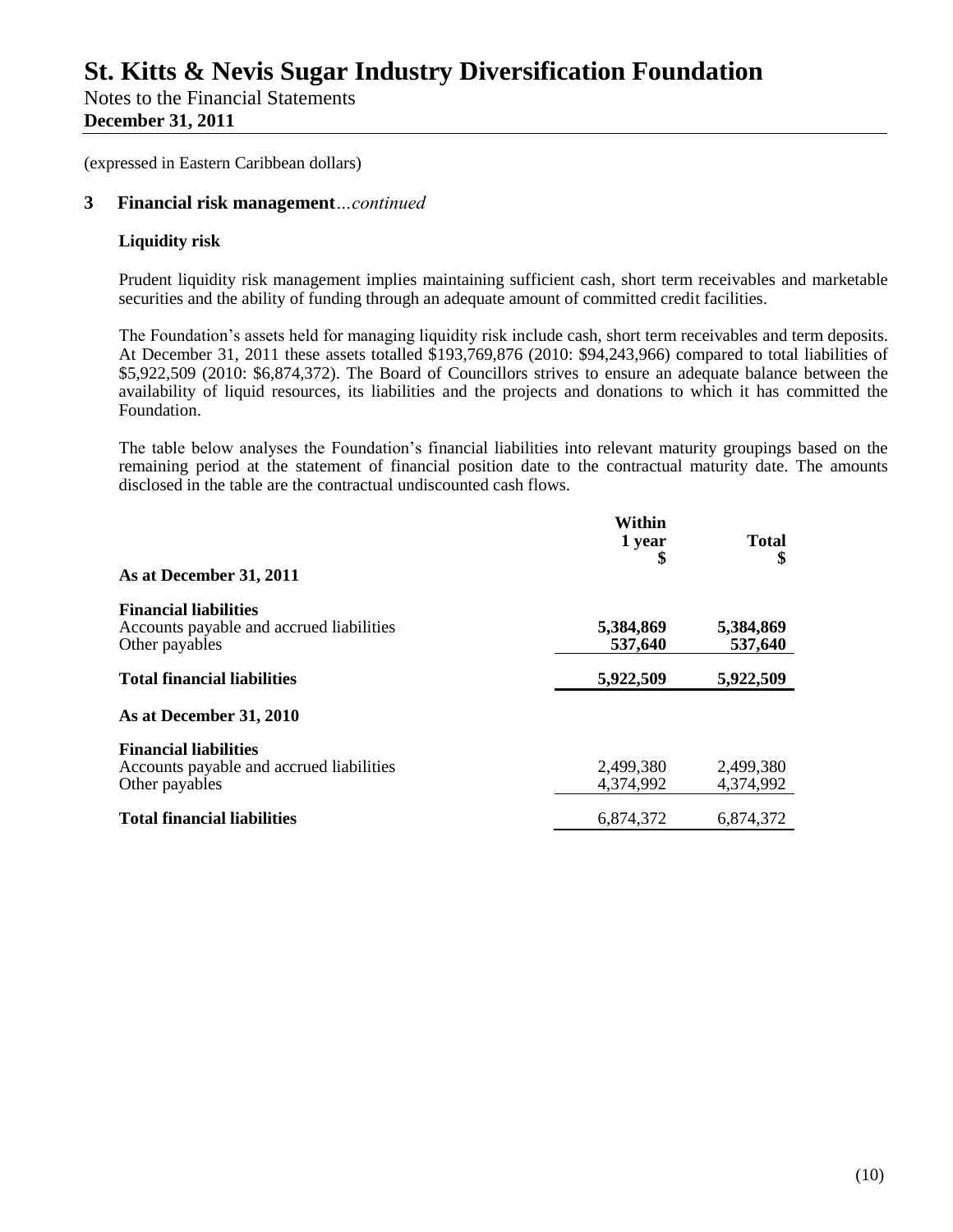Notes to the Financial Statements **December 31, 2011**

(expressed in Eastern Caribbean dollars)

### **3 Financial risk management***…continued*

### **Fair value of financial assets and liabilities**

Fair value amounts represent estimates of the consideration that would currently be agreed upon between knowledgeable, willing parties who are under no compulsion to act and is best evidenced by a quoted market value, if one exists. With the exception of cash, none of the Foundation's financial assets and liabilities are traded in a formal market. Estimated fair values are assumed to approximate their carrying values.

The table below summarises the carrying amounts and fair values of the Foundation's financial assets and liabilities:

|                                                                                                                                      | <b>Carrying value</b>                                                           |                                                                                 | <b>Fair value</b>                                                               |                                                                                 |
|--------------------------------------------------------------------------------------------------------------------------------------|---------------------------------------------------------------------------------|---------------------------------------------------------------------------------|---------------------------------------------------------------------------------|---------------------------------------------------------------------------------|
|                                                                                                                                      | 2011                                                                            | 2010                                                                            | 2011                                                                            | 2010                                                                            |
| <b>Financial assets</b>                                                                                                              | \$                                                                              | \$                                                                              | \$                                                                              | \$                                                                              |
| Cash<br>Investment securities<br>Accounts receivable<br>Due from Government St. Kitts & Nevis<br>Loans receivable<br>Bond receivable | 67,503,873<br>45,963,226<br>2,357,207<br>70,564,081<br>20,584,983<br>10,000,000 | 20,021,610<br>34,702,037<br>1,908,166<br>21,745,599<br>36,900,352<br>10,000,000 | 67,503,873<br>41,384,966<br>2,357,207<br>70,564,081<br>20,584,983<br>10,000,000 | 20,021,610<br>34,702,037<br>1,908,166<br>21,745,599<br>36,900,352<br>10,000,000 |
|                                                                                                                                      | 216,973,370                                                                     | 125,277,764                                                                     | 212,395,110                                                                     | 125,277,764                                                                     |
| <b>Financial liabilities</b>                                                                                                         |                                                                                 |                                                                                 |                                                                                 |                                                                                 |
| Accounts payable and accrued liabilities<br>Other payables                                                                           | 5,384,869<br>537,640                                                            | 2,499,380<br>4,374,992                                                          | 5,384,869<br>537,640                                                            | 2,499,380<br>4,374,992                                                          |
|                                                                                                                                      | 5,922,509                                                                       | 6,874,372                                                                       | 5,922,509                                                                       | 6,874,372                                                                       |

As of December 31, 2011, all the financial assets of the Foundation are located in the Federation of St. Kitts & Nevis.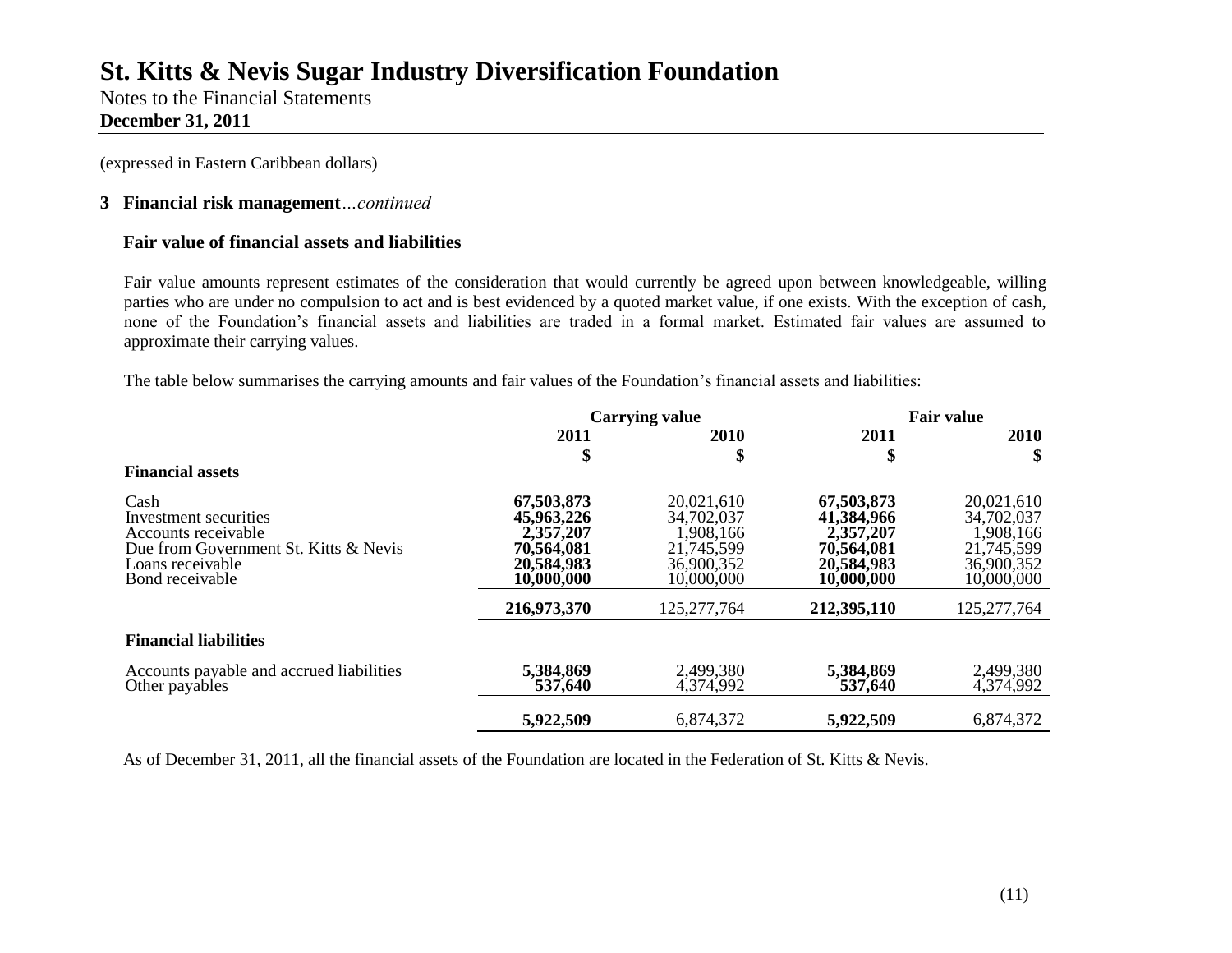Notes to the Financial Statements **December 31, 2011**

(expressed in Eastern Caribbean dollars)

### **4 Critical accounting estimates and judgments**

Estimates and judgments are continually evaluated and are based on historical experience and other factors, including expectation of future events that are believed to be reasonable under the circumstances.

The Foundation makes estimates and assumptions concerning the future. The resulting accounting estimates will by definition, seldom equal to the related actual results.

The Councillors believe there are no significant estimates or judgments that would materially affect the carrying amounts of assets and liabilities within the next financial year.

#### **5 Cash**

|              | 2011<br>Φ<br>ъ | 2010<br>\$ |
|--------------|----------------|------------|
| Cash at bank | 67,503,873     | 20,021,610 |

Cash is held in bank accounts at the St. Kitts-Nevis-Anguilla National Bank Limited and The Bank of Nova Scotia, earning interest at rates ranging from Nil to 3% per annum (2010: Nil to 3%). The amounts held in these accounts are to facilitate the short term commitments and day-to-day operations of the Foundation.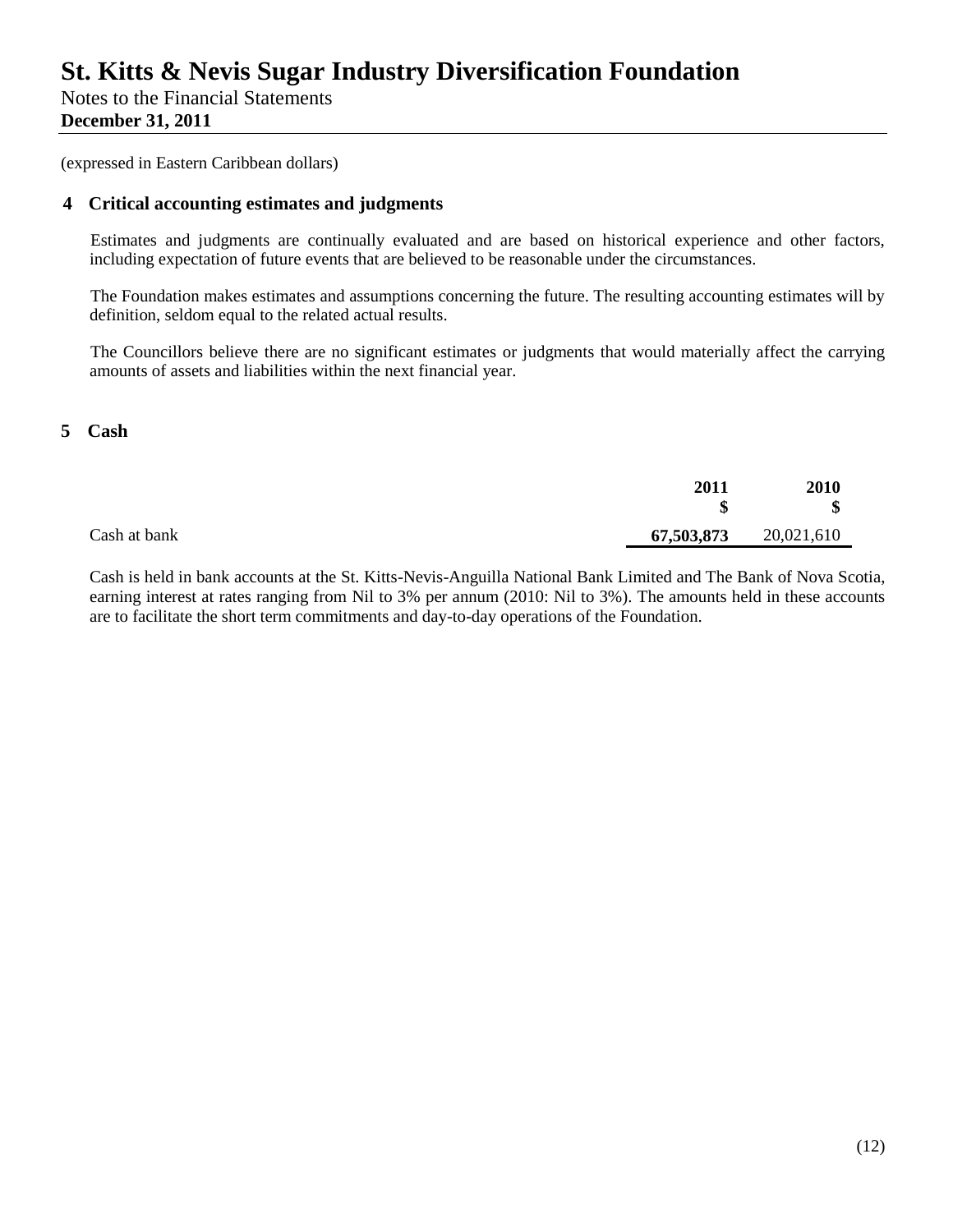Notes to the Financial Statements **December 31, 2011**

(expressed in Eastern Caribbean dollars)

#### **6 Investment securities**

|                                                                                                                                                                                                                                                    | 2011                      | 2010<br>\$              |
|----------------------------------------------------------------------------------------------------------------------------------------------------------------------------------------------------------------------------------------------------|---------------------------|-------------------------|
| <b>Loans and receivables</b>                                                                                                                                                                                                                       |                           |                         |
| <b>Fixed Deposits</b><br>Twenty three (23) fixed deposits with one (1) year term at the St. Kitts-Nevis<br>Anguilla National Bank Limited, all maturing on February 16, 2012 bearing<br>interest at a rate of $5.75\%$ per annum (2010: $5.75\%$ ) | 25,721,044                | 24,322,500              |
| Fifteen (15) year term deposit at The Development Bank of Saint Kitts and<br>Nevis maturing on August 4, 2026 with no interest                                                                                                                     | 8,064,600                 |                         |
| One (1) year term deposit at The Bank of Nova Scotia maturing on<br>March 15, 2012 bearing interest at a rate of 4% per annum (2010: 4%)                                                                                                           | 5,639,487                 | 5,345,486               |
| One (1) year term deposit at The Development Bank of Saint Kitts and Nevis<br>maturing on July 21, 2012 bearing interest at a rate 3% per annum (2010: 3%)                                                                                         | 2,575,411                 | 2,500,000               |
| One (1) year term deposit at The Development Bank of Saint Kitts and Nevis<br>maturing on January 24, 2012 bearing interest at a rate of 3%<br>per annum                                                                                           | 1,500,000                 |                         |
| One (1) year term deposit at The Development Bank of Saint Kitts and Nevis<br>maturing on September 21, 2012 bearing interest at a rate of 3%<br>per annum (2010: 3%)                                                                              | 1,030,000                 | 1,000,000               |
| Less Non-current portion                                                                                                                                                                                                                           | 44,530,542<br>(8,064,600) | 33,167,986              |
| Current portion<br>Interest receivable                                                                                                                                                                                                             | 36,465,942<br>1,432,684   | 33,167,986<br>1,534,051 |
|                                                                                                                                                                                                                                                    | 37,898,626                | 34,702,037              |
| <b>Accounts receivable</b><br>7.                                                                                                                                                                                                                   | 2011                      | 2010                    |
|                                                                                                                                                                                                                                                    | \$                        | \$                      |

| The Development Bank of St. Kitts and Nevis | 2,357,207 | 1,857,207 |
|---------------------------------------------|-----------|-----------|
| Other                                       |           | 50,959    |
|                                             | 2,357,207 | 1,908,166 |
|                                             |           |           |

By agreement dated August 14, 2008, the Foundation and The Development Bank of St. Kitts & Nevis established the Agricultural Revolving Fund ("Fund") to provide loan capital to assist farmers and persons interested in starting small to medium size farms. At December 31, 2011, the net amount advanced by the Foundation to the Fund totaled \$2,357,207 (2010: \$1,857,207) with no interest and has no fixed terms of repayment.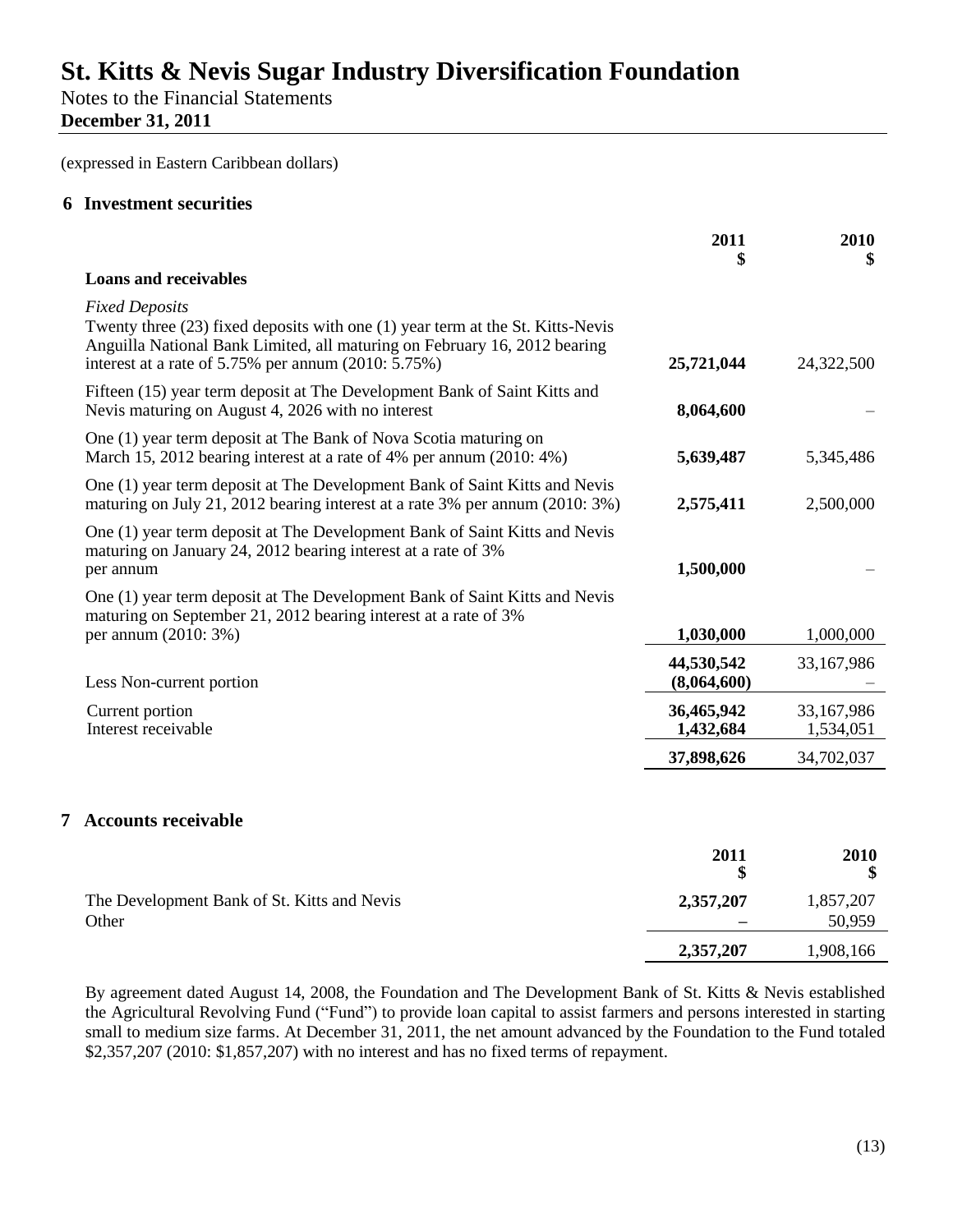Notes to the Financial Statements **December 31, 2011**

(expressed in Eastern Caribbean dollars)

### **8 Due from Government of St. Kitts & Nevis**

|                                                         | 2011       | 2010       |
|---------------------------------------------------------|------------|------------|
| Due from Citizenship by Investment Unit (i)             | 38,504,617 | 21,264,383 |
| Due from Ministry of Finance (ii)                       | 31,844,408 |            |
| Due from Financial Services Regulatory Commission (iii) | 215,056    | 481,216    |
|                                                         | 70,564,081 | 21,745,599 |

i) The amount due from Government's Citizenship by Investment Unit amounts to \$38,504,617 (2010: \$21,264,383) which relates to approved citizenship applications for which the relevant funds had not yet been remitted to the Foundation.

ii) Amount due from Ministry of Finance relates to the Treasury bills that matured on December 30, 2011. The Treasury Department continues to hold the proceeds on behalf of the Foundation.

iii) The amount due from the Financial Services Regulatory Commission represents over-payment of due diligence fees.

### **9 Loans receivable**

|                                                                                                                     | 2011<br>\$                  | 2010<br>\$                   |
|---------------------------------------------------------------------------------------------------------------------|-----------------------------|------------------------------|
| Government of St. Kitts and Nevis<br>Nevis Island Administration<br>Ministry of Public Works<br>Ministry of Finance | 3,000,000                   | 10,158,630<br>11,645,282     |
| <b>Belmont Resorts Limited</b>                                                                                      | 3,000,000<br>16,615,624     | 21,803,912<br>14,791,681     |
| Less Non-current portion                                                                                            | 19,615,624<br>(5, 138, 894) | 36,595,593<br>(21, 033, 798) |
| Current portion<br>Interest receivable                                                                              | 14,476,730<br>969,359       | 15,561,795<br>304,759        |
|                                                                                                                     | 15,446,089                  | 15,866,554                   |

#### **Ministry of Public Works**

A loan in the amount of \$10,158,630 was advanced to the Ministry of Public Works on December 15, 2009 for the purpose of assisting with the Frigate Bay electricity sub-station upgrade. The loan is repayable over a period of seven (7) years and carries an interest rate of 3% per annum. The interest for the first 12 months is payable at the end of the said 12 month period. This facility was subsequently converted to a grant pursuant to the Board of Councillors' resolution dated August 29, 2013.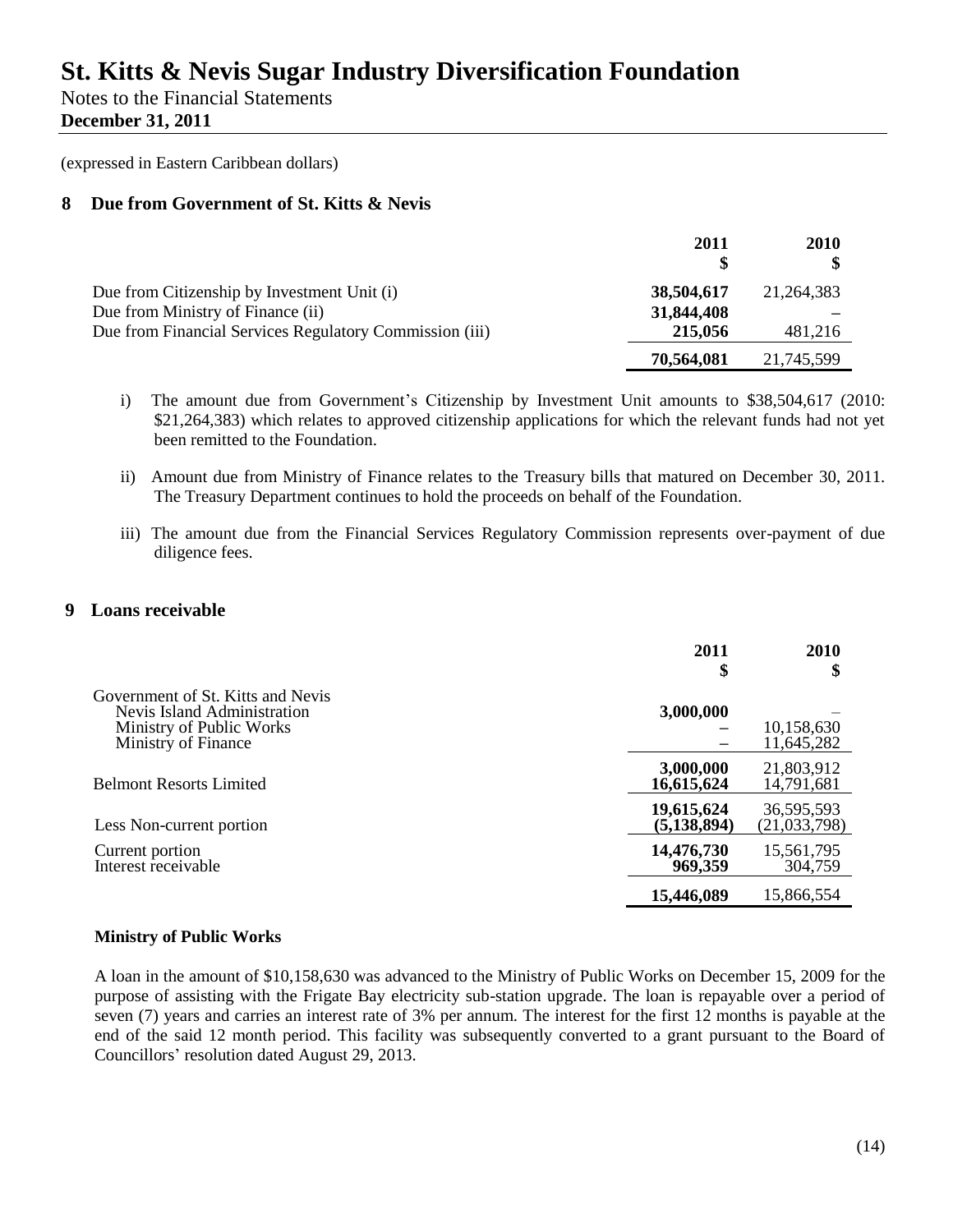Notes to the Financial Statements **December 31, 2011**

(expressed in Eastern Caribbean dollars)

#### **9 Loans receivable***…continued*

#### **Ministry of Finance**

On March 3, 2010, the Foundation granted a loan to the Ministry of Finance in the amount of EC\$11,645,282 to purchase generators in connection with the expansion of the power plant at Needsmust. The loan is interest free and to be repaid within twelve months but in any event, no later than fifteen (15) months from the date of disbursement. This facility was subsequently converted to a grant pursuant to the Board of Councillors' resolution dated August 29, 2013.

#### **Nevis Island Administration**

On June 10, 2011, the Foundation granted a loan to Nevis Island Administration in the amount of \$3,000,000, to assist with the construction of the Nevis Performing Arts Centre. The loan is interest free with no fixed repayment terms.

#### **Belmont Resorts Limited ("BRL")**

On August 20, 2010, the Foundation granted a loan to BRL, a real estate development company and related party, in the amount of \$15,416,687 at interest rate of 5% repayable in twenty four (24) equal installments commencing twelve (12) months after the first disbursement of the loan. The loan was granted in five (5) installments during the period August 2010 to January 2011. The final instalment of \$625,006 was granted in January 2011. As at December 31, 2011, the loan balance amounted to \$15,416,687. Interest income accrued during the year amounted to \$967,044.

On September 30, 2011, the subsidiary received a loan in the amount of \$1,198,937 to assist in its day-to-day operations. The loan is interest free with no fixed repayment terms.

### **10 Bond receivable**

St. Christopher Air & Sea Ports Authority issued a ten year \$10,000,000 bond to the Foundation, \$5,000,000 on July 31, 2010 and \$5,000,000 on September 1, 2010. The bond is repayable on July 22, 2020 and carries an interest rate of 6% per annum payable monthly. Interest earned and received during the year amounted to \$600,000 (2010: \$225,205).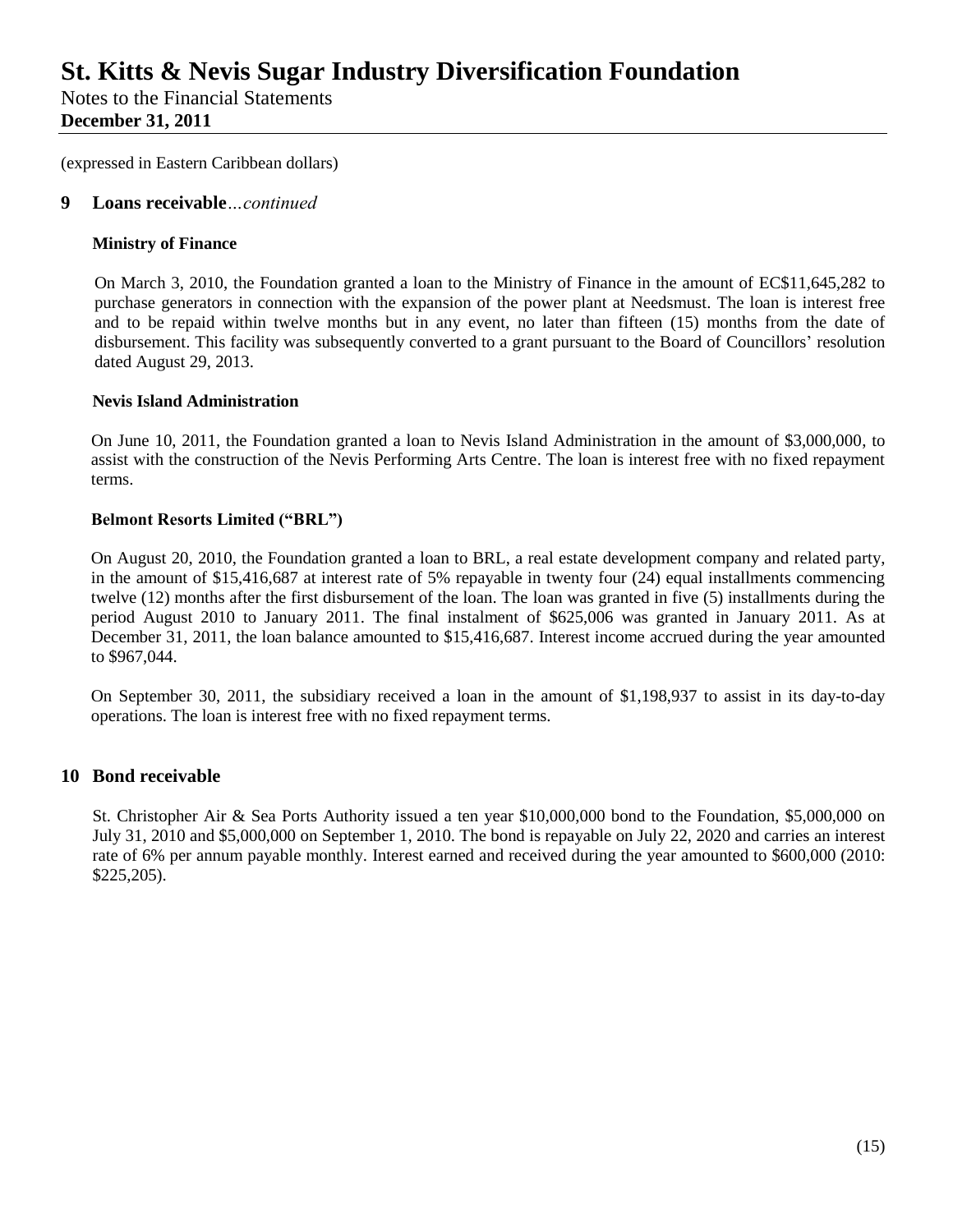Notes to the Financial Statements **December 31, 2011**

(expressed in Eastern Caribbean dollars)

### **11 Investment**

Pursuant to agreements dated August 20, 2010, the Foundation purchased 3,616,623 shares representing 60.42% of the issued shares of BRL at EC\$4.03 per share amounting to \$14,583,310.

Further, Terra Forma International Corporation (TFIC), the remaining 39.58% shareholder of BRL, and the Foundation, by agreement dated August 20, 2010 mutually agreed that 1,416,623 of the ordinary shares acquired by the Foundation shall be subject to a suspension of voting rights for any decision relating to the day to day operations of the BRL, which resulted in the Foundation having a 36.75% voting rights interest. In addition, the Foundation granted to TFIC, an option to purchase shares from the Foundation in accordance with and upon conditions set forth in a Share Option Agreement dated August 20, 2010. The option must be exercised within five years from the execution of the Share Option Agreement or prior to 2015. The share price will be EC\$6.16 per share where the option is exercised during the period of 3 years from the effective date of the agreement; and EC\$6.16 per share together with interest compounded at a rate of 15% per annum, prorated daily on the basis of a 360 day year, where the option is exercised during the period from the expiration of the first phase to the option expiry date.

On July 18, 2011, the Foundation acquired an additional 29.58% or 4,350,000 shares in BRL for \$11,818,528, thereby resulting in the Foundation owning 90% interest in BRL, and having majority voting shares.

|                  | 2011                       | <b>2011</b> | 2010                | <b>2010</b> |
|------------------|----------------------------|-------------|---------------------|-------------|
|                  | <b>Number</b><br>of shares |             | Number of<br>shares | \$          |
| Ownership shares | 7,966,623                  | 26,401,838  | 3,616,623           | 14,583,310  |

Movement in the shares during the year is as follows:

|                                                                                   | Number of<br>shares    |                          |
|-----------------------------------------------------------------------------------|------------------------|--------------------------|
| <b>Balance at December 31, 2010</b><br>Additional shares acquired during the year | 3,616,623<br>4,350,000 | 14,583,310<br>11,818,528 |
| <b>Balance at December 31, 2011</b>                                               | 7,966,623              | 26,401,838               |

#### **12 Accounts payable and accrued liabilities**

|                                                               | 2011                            | 2010<br>Φ           |
|---------------------------------------------------------------|---------------------------------|---------------------|
| Marketing fees payable<br>Professional fees<br>Other payables | 5,072,822<br>191,400<br>120,647 | 2,419,380<br>80,000 |
|                                                               | 5,384,869                       | 2,499,380           |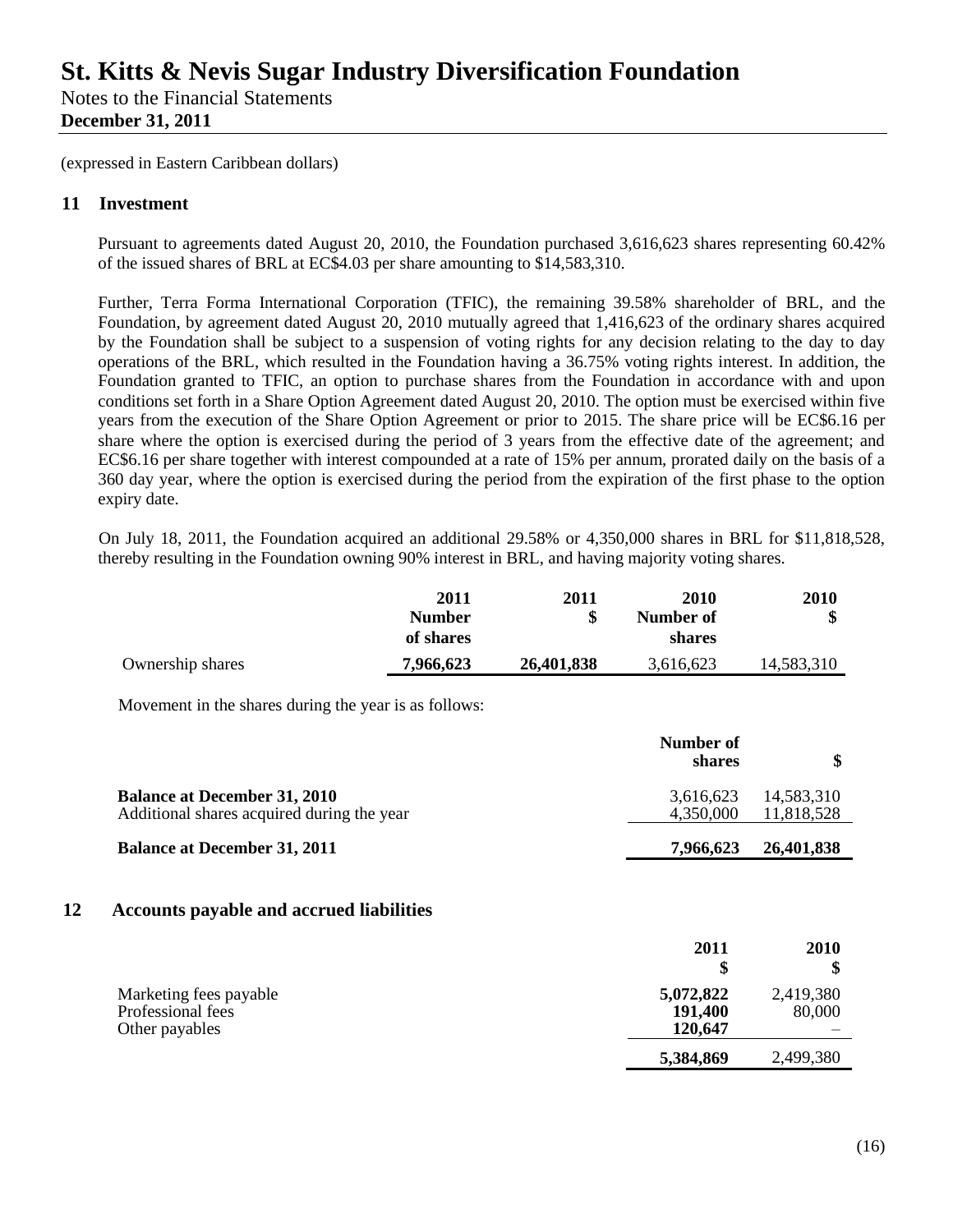Notes to the Financial Statements **December 31, 2011**

(expressed in Eastern Caribbean dollars)

### **13 Other Payables**

|    |                                                                                           | 2011<br>\$         | 2010<br>\$         |
|----|-------------------------------------------------------------------------------------------|--------------------|--------------------|
|    | Henley and Partners                                                                       | 537,640            |                    |
|    | Able Engineering Limited                                                                  |                    | 2,886,673          |
|    | Anselm La Touche Limited<br>Dominion Capital Partners Inc.                                |                    | 945,168<br>543,151 |
|    |                                                                                           |                    |                    |
|    |                                                                                           | 537,640            | 4,374,992          |
|    |                                                                                           |                    |                    |
| 14 | <b>Interest income</b>                                                                    |                    |                    |
|    |                                                                                           | 2011               | 2010               |
|    |                                                                                           | \$                 | \$                 |
|    | Term deposits                                                                             | 2,039,465          | 1,705,792          |
|    | Treasury bills                                                                            | 1,597,019          |                    |
|    | Loans (note 9)                                                                            | 967,044            | 304,759            |
|    | Bond (note 10)<br>Other bank deposits                                                     | 600,000<br>341,049 | 225,206<br>131,615 |
|    |                                                                                           | 5,544,577          | 2,367,372          |
|    |                                                                                           |                    |                    |
|    |                                                                                           |                    |                    |
| 15 | <b>Donations</b>                                                                          |                    |                    |
|    |                                                                                           | 2011               | 2010               |
|    |                                                                                           | \$                 | \$                 |
|    | Saint Kitts Tourism Authority (SKTA)                                                      | 4,704,350          | 6,865,615          |
|    | Youth Empowerment Skills (YES) Training Program                                           | 1,738,704          | 4,000,000          |
|    | Agricultural Resource Management (ARM) Project                                            | 1,239,562          | 1,092,182          |
|    | Capisterre Farm Project                                                                   | 973,277            | 199,870            |
|    | Skills Training and Entrepreneurial Program (STEP)                                        | 828,527            |                    |
|    | Agricultural Training for Employment Program (ATEP)                                       | 300,511            | 1,526,844          |
|    | <b>Sports Tourism Project</b>                                                             | 127,644            | 110,658            |
|    | St. Christopher National Trust<br>Youth Empowerment Skill Entrepreneur Fund Grant (YESEF) | 100,000            | 1,000,000          |
|    | Ministry of International Trade - Shanghai Expo 2010                                      |                    | 197,454            |
|    |                                                                                           | 10,012,575         | 14,992,623         |
|    |                                                                                           |                    |                    |

### **16 Key management compensation**

During the year, fees of \$96,000 (2010: \$96,000) were paid to the Board of Councillors.